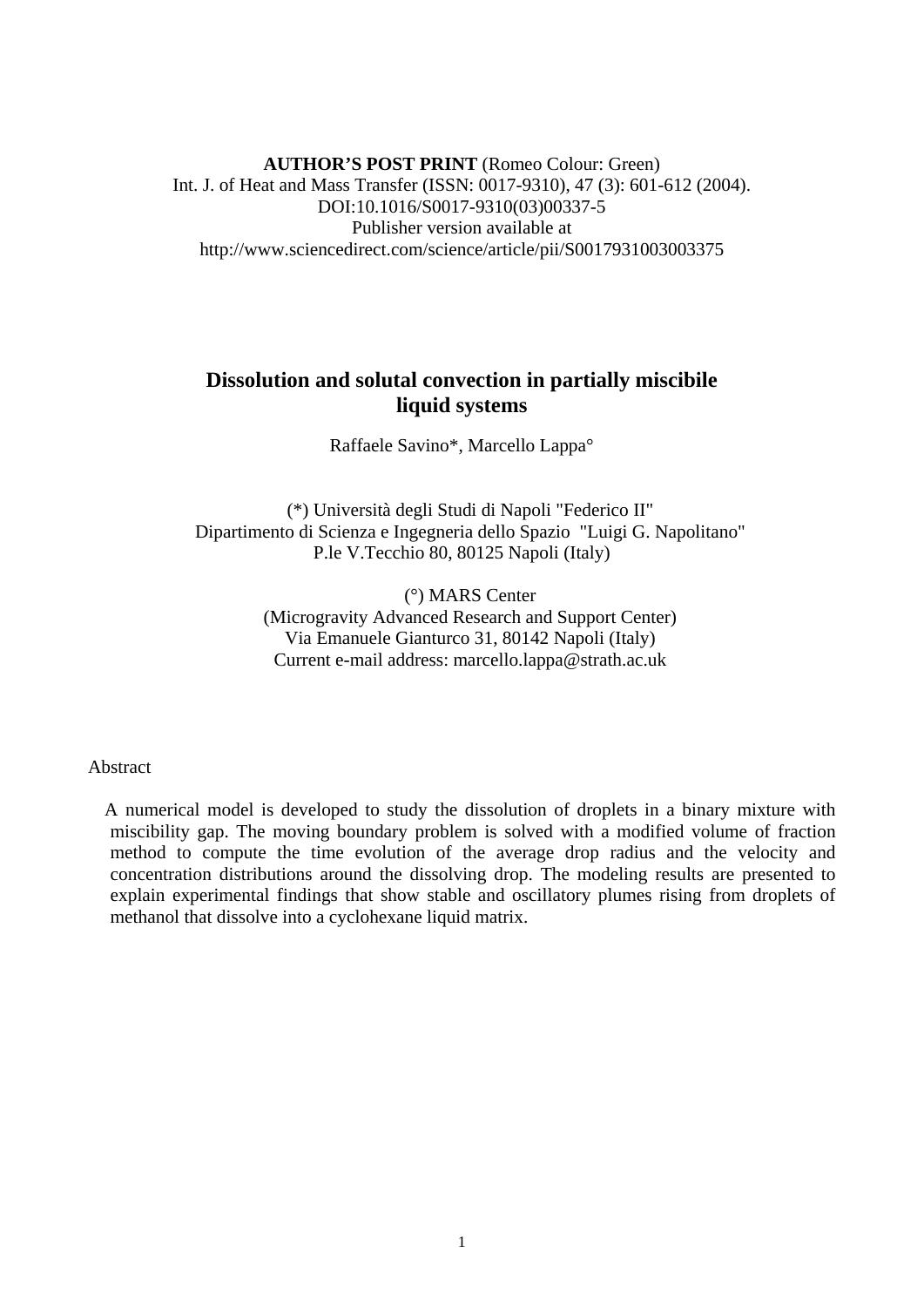### INTRODUCTION

In recent years binary liquid-liquid systems, and particularly partially miscible liquid pairs, have been finding increasing applications in fundamental studies of interphase mass transfer. For instance, transparent liquids are often used as models for the investigation of the behaviour of opaque metal alloys in the liquid state .

Typically these alloys are solidified through phase diagrams that exhibit a miscibility gap [1]. The two-phase liquid consists of dispersed drops in a matrix liquid; the quality of the dispersion alloys is defined by the degree of homogeneity of the minority phase distribution since the strength of the metal alloys can be improved by a uniform dispersion of fine particles in the matrix. During alloy solidification, the melt is subject to temperature and concentration gradients that, in a gravity field, lead in most cases to buoyancy driven convective flows. Moreover, as the concentration of elements is different in both phases, the minority phase may experience buoyancy or sedimentation (Prinz and Romero [2]).

Due to the major difficulty in investigating liquid metals for their opaqueness, organic liquids are often used as model substances to study the flow and the solidification of alloys. For instance, Methanol and Cyclohexane have been selected and investigated both in Earth and in Space laboratories since they are transparent liquids exhibiting a miscibility gap in the phase diagram; in addition, the small difference in density  $(0.769 \text{ [g/cm}^3)$  the Cyclohexane,  $(0.782 \text{ [g/cm}^3)$  the Methanol) allows one, in principle, to minimize buoyancy and sedimenation effects.

One basic problem to be studied to some extent is the migration of drops in a fluid subject to a temperature gradient, in a gravity field as well as under microgravity conditions (see e.g. [3]). Furthermore, the issues of coalescence, growth and disappearance of drops during the phase separation process are of basic importance.

In preparation of a microgravity experiment to be performed on board a sounding rocket to study the dissolution and Marangoni migration of methanol drops in a non isothermal liquid matrix of Cyclohexane, the droplet dissolution under normal gravity conditions has been investigated.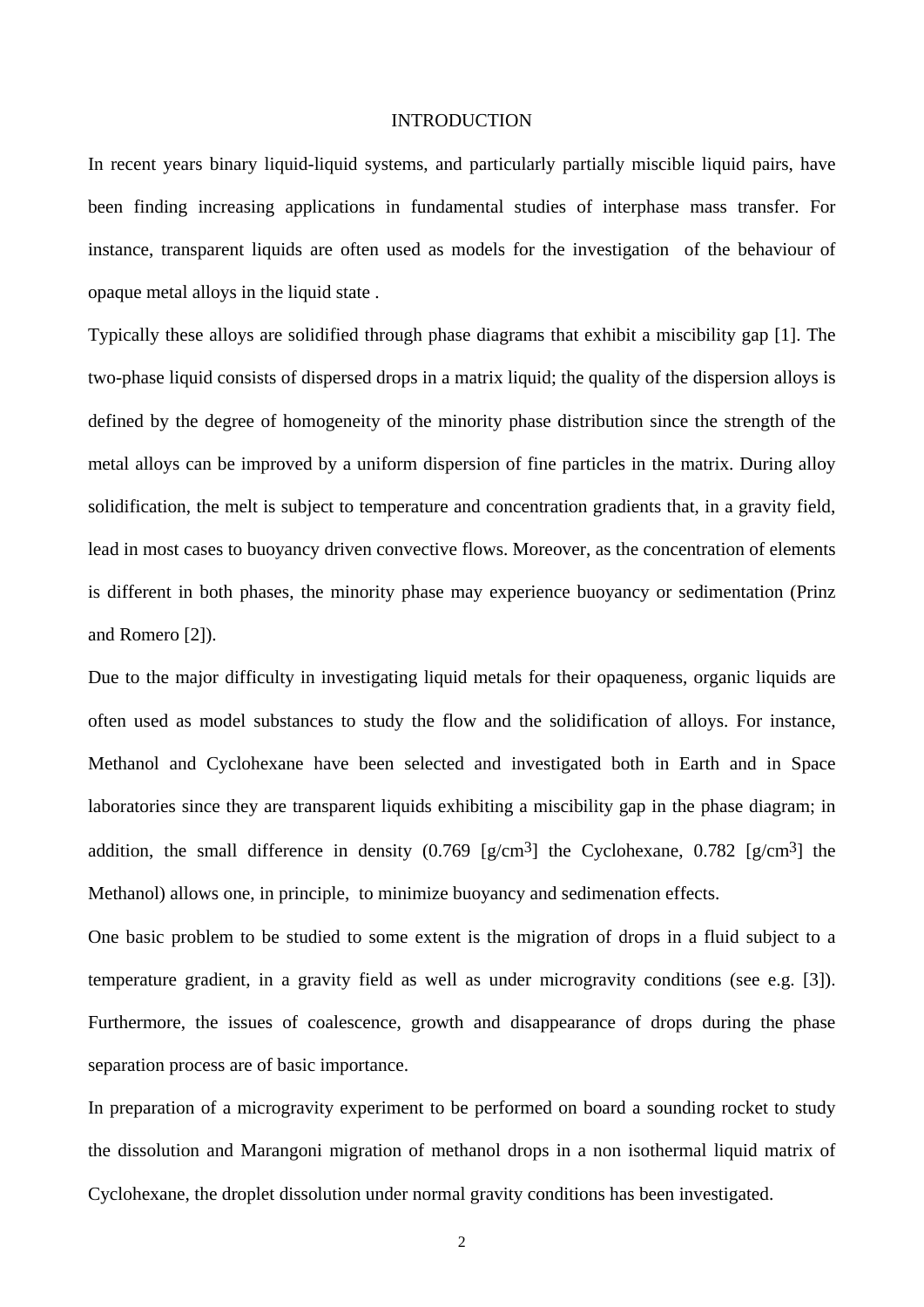A droplet of Methanol was formed on the tip of a capillary immersed into the Cyclohexane to study the droplet dissolution. The experimental procedure involved visual observation of the drop using a Wollastone optical apparatus to study the mass transfer at the binary liquid-liquid interface.

In spite of the small differences in density between the drop and the surrounding matrix, a convective plume was clearly observed; the plume, originated at the tip of the drop and directed upward, exhibits in some case pronounced regular oscillations that reveal a convective instability of the oscillatory type.

In previous experiments with different liquid-liquid systems (Aniline/Water, Isobutanol/Water, Ethilacetate/Water, see Agble and Mendes Tatsis [4]) a similar convective plume was observed that sometimes became unstable due to Marangoni effects induced by surfactants. In the above mentioned studies, the systems basically consisted of sitting drops (if the drop liquid is lighter than that of the matrix) or of pendant drops (if the drop liquid is heavier than that of the matrix). Correspondingly, the convective plume is directed downward (for pendant drop) or upward (for sitting drop). In the system under investigation, the droplet (Methanol) is heavier than the surrounding matrix but unexpectedly a rising convective plume is observed at the dissolving liquidliquid interface.

The purpose of the present paper is to provide a theoretical explanation of the observed phenomena and to develop a numerical model for an adequate description of the system behaviour.

In addition, computations are carried out to show the ability of the numerical model to study the dissolution or growth of droplets of the minority phase in the miscibility gap of the phase diagram.

### **EXPERIMENTS**

The experiments were performed with a Wollaston interferometer, using a Hellma cell made of quartz, 1 [cm] x 1 [cm] x 4 [cm], filled with liquid. The droplet of a liquid partially miscible with that of the matrix (volume ranging from 1 to 5 [µ]) was formed at the tip of a capillary (1mm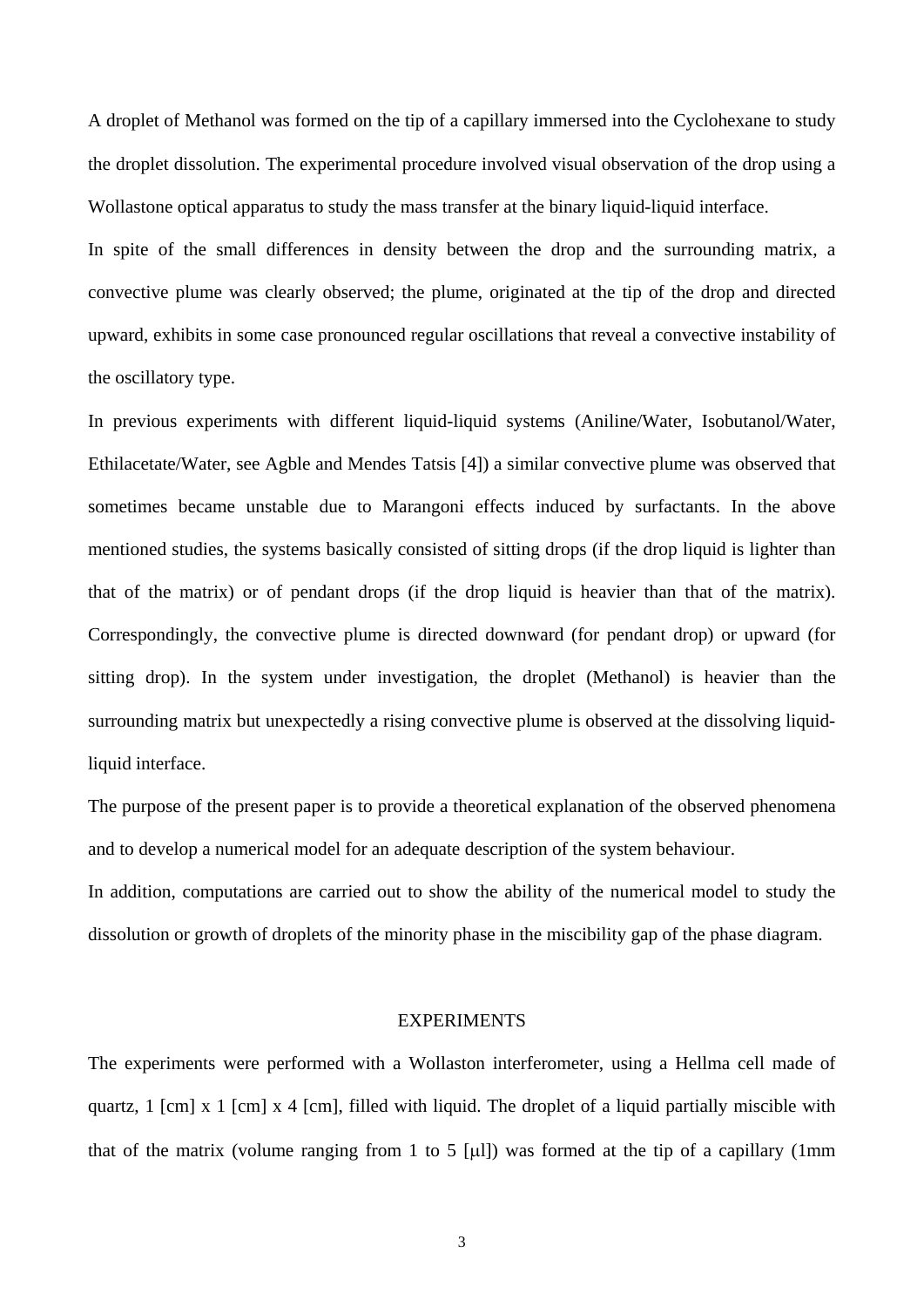diameter). The temperature of the system is uniform and controlled by Peltier elements at the top and bottom walls. The drop liquid will be denoted as phase 1 and the liquid matrix as phase 2. Figure 2 shows an image of a droplet of Buthanol dissolving in water. Since Buthanol is lighter than water  $(\rho_1=0.81 \,[\text{g/cm}^3]; \rho_2= 1 \,[\text{g/cm}^3])$  a convective plume originates at the dissolving interface directed upward.

Figure 3 shows the behaviour of a droplet of Methanol in a matrix of Hexane. In this case the drop liquid is heavier than the liquid matrix  $(\rho_1=0.782 \,[\text{g/cm}^3])$ ;  $\rho_2=0.65 \,[\text{g/cm}^3])$  so that the flow around the dissolving droplet is directed downward.

Figure 4 shows a dissolving drop of Methanol in Cyclohexane. As explained before, Methanol is heavier than Cyclohexane ( $\rho_1$ =0.782 [g/cm<sup>3</sup>];  $\rho_2$ = 0.769 [g/cm<sup>3</sup>]) so that one should expect a behaviour similar to that of Figure 3. On the contrary, a convective plume originates at the dissolving interface directed upward, similar to the case of Figure 2.

This phenomenon can be explained by the density dependence as function of the concentration for the Cyclohexane-Methanol system. According to the literature (Ref. [5]), the density of the Cyclohexane-Methanol binary mixture can be a decreasing or an increasing function of the methanol concentration depending on the concentration range. The density is a decreasing function of the methanol concentration for  $0 < c < c<sub>1</sub>$ , whereas it is an increasing function of c for  $c<sub>2</sub>< c < 1$  ((c<sub>1</sub>) and  $c_1$  are the methanol concentrations at the consolute points of the miscibility diagram, see Figure 5). When a drop of pure Methanol is injected into the Cyclohexane liquid matrix, equilibrium at the liquid-liquid interface is attained instantaneously (Perez De Ortiz and Sawistowski [6]). Assuming negligible thermal effects (temperature differences less than 0.2 [°C] were measured with thermocouples), according to the phase rule the concentrations at the interface will be  $c_1$  and  $c_2$ (outside and inside the droplet, respectively, see Figure 5). Correspondingly the mixture surrounding the droplet is lighter than the external matrix and therefore a rising plume is originated.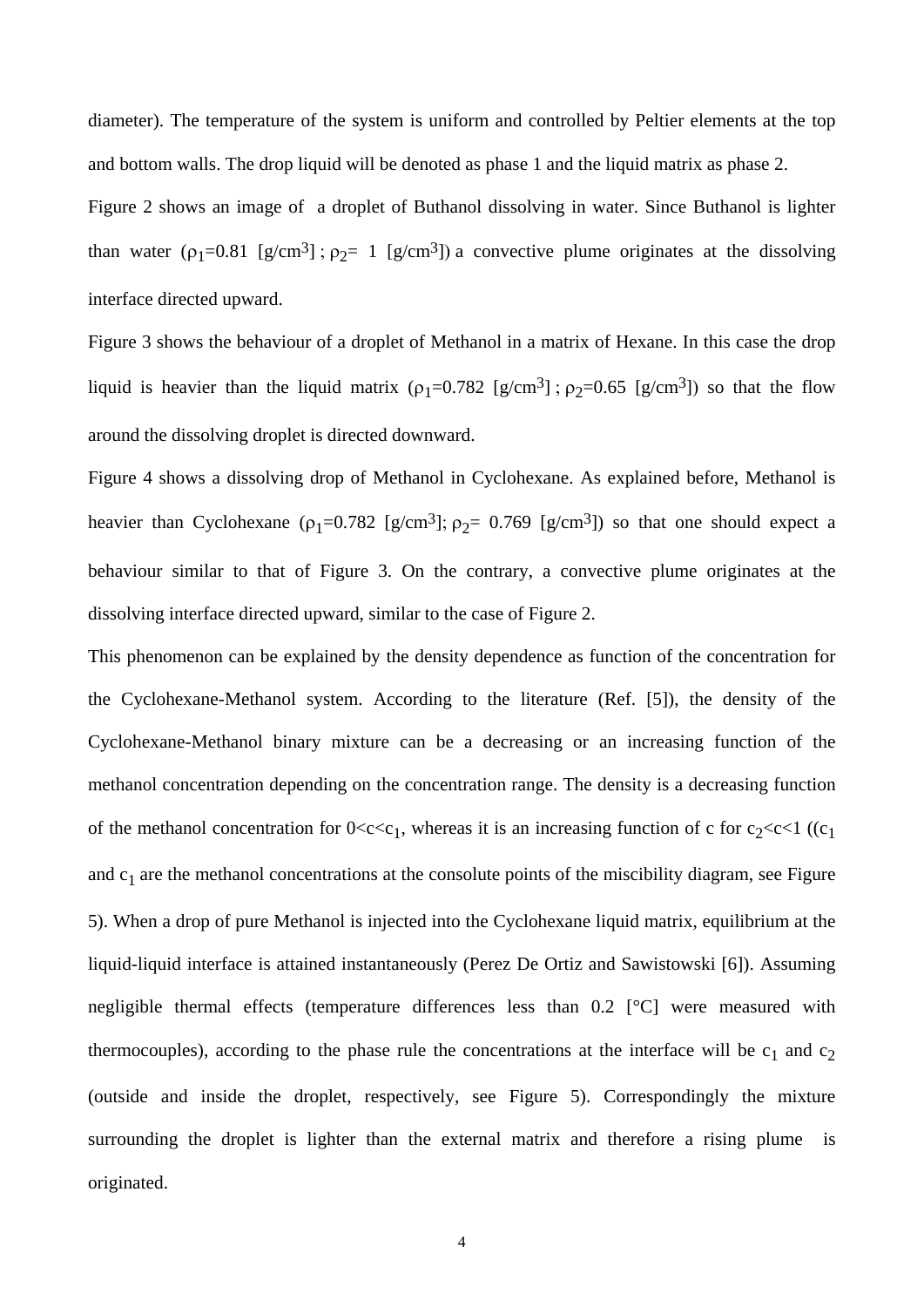The time evolution of the average droplet radius was measured for different values of the initial volume and different temperatures. Typical results obtained at ambient temperature are shown in Figure 6, for the case of a droplet with initial volume of  $3 \lceil \mu \rceil$ .

The experiments have shown that when the initial volume of the droplet exceeds a critical value, depending on the experimental conditions (e.g. the temperature), after a transient time, depending on the temperature and on the initial volume, the plume exhibits periodic oscillations that reveal a convective instability (Figure 7). During the experiments instability was found, at ambient temperature, when the initial volume of the droplet was larger than  $3 \left[ \mu \right]$ , and that the period of the oscillations is an increasing function of the droplet diameter.

These results will be presented in a forthcoming paper dedicated to the detailed analysis of the experimental findings.

#### NUMERICAL MODEL

#### *Basic assumptions*

Fig.1 shows the geometry of the problem and the boundary conditions. A liquid drop is suspended in a liquid matrix. The liquid system (drop and matrix) is in a region of the phase diagram (T versus C) where it separates continuously into two phases, according to an equilibrium curve, until a certain temperature.

The experiments are carried out injecting methanol drop from the bottom side of the test cell and the cell is filled by cyclohexane. The drop is locked to its initial position and anchored to the position of the needle (or capillary tube) used to inject the liquid into the matrix.

The liquids are assumed with constant phase density and transport coefficients. The drop is bounded by a spherical liquid/liquid interface whose radius changes in time due to growth or dissolution.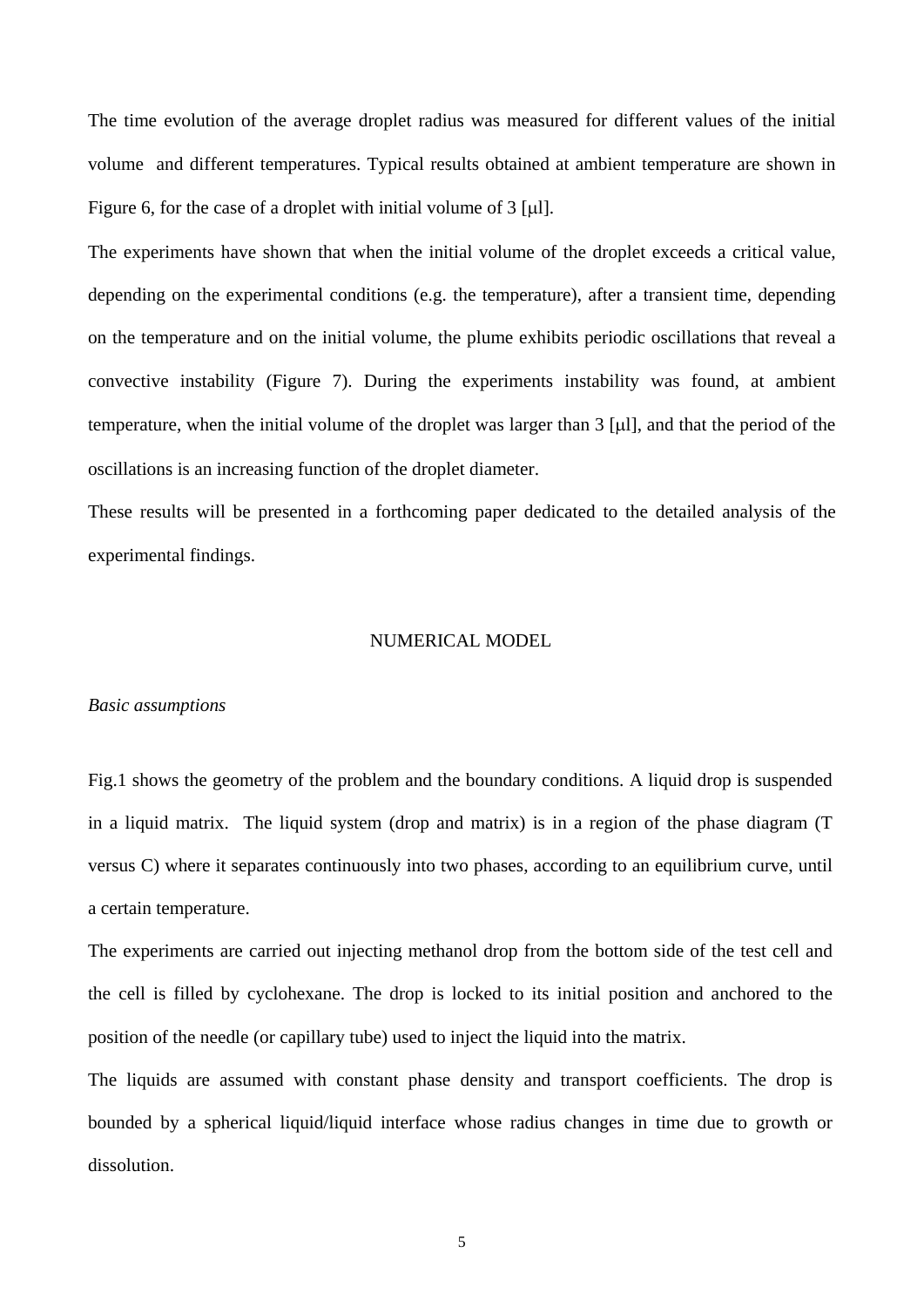The hypothesis of spherical surface is acceptable if zero-g conditions prevail or, on the ground, if the volume of the liquid drop is small (few millimetres) and/or if the density difference between the two phases is very low.

### *Moving boundary method*

In the present paragraph, ancient 'moving boundary' numerical methods and in particular possible novel strategies are briefly outlined in order to point out analogies, similarities and difference with the sophisticated numerical algorithm proposed here for the case of growth or dissolution of drops in matrices of different liquids (DDVOF-Dissolution of drops Volume of Fraction Method).

The numerical simulations of these problems require a discretization or nodalization to allow numerical treatment on computers. There are two fundamentally different approaches: Eulerian methods use a frame of reference (discretization grid or mesh, control volumes, etc.) fixed in space, and matter moving through this frame of reference. Lagrangian methods instead use a frame of reference (marker particles) fixed to and moving with the matter.

The first method capable of modelling multi-phase flow, separated by a moving interface, was the Marker and Cell (MAC) of Harlow and Welch [7]. This was in fact a combination of an Eulerian solution of the basic flow field, with Lagrangian marker particles attached to one phase to distinguish it from the other phase. While the staggered mesh layout and other features of MAC have become a model for many other Eulerian codes, the marker particles proved to be computationally too expensive and have been rarely used.

In the specific case of drops growing or dissolving in a matrix of different liquid and in order to introduce novel numerical techniques, one must generally accomplish at least two things simultaneously: (a) determine the concentration fields in both the liquid phases and (b) determine the position of the interface between the phase 1 and the phase 2. According to the technique used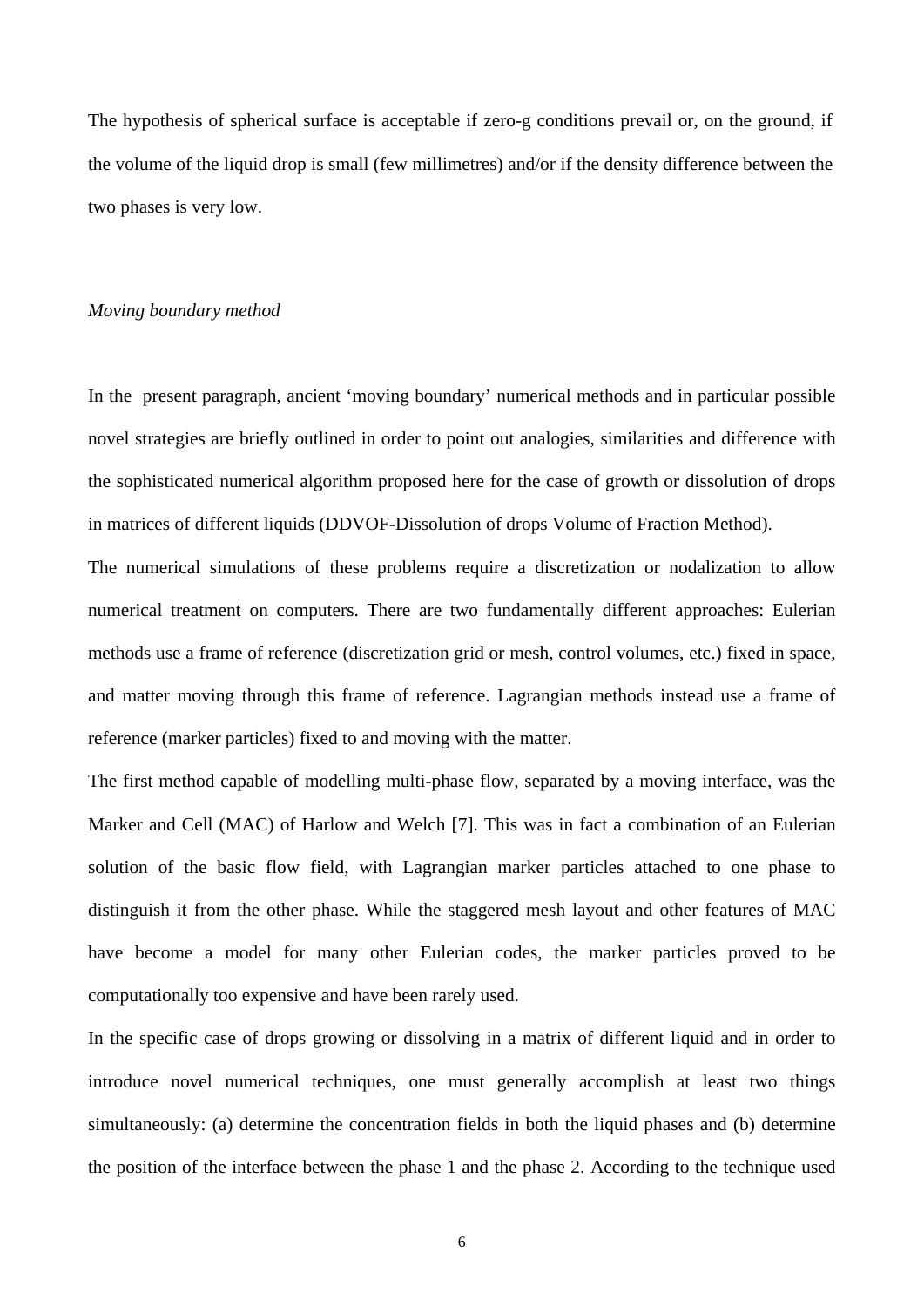to address (a) and (b), in principle the numerical procedures able to solve these problems can be divided into two groups:

1) Multiple region solutions utilizing independent equations for each phase and coupling them with appropriate boundary conditions at the interface. This approach to the problem takes the point of view that the interface separating the bulk phases is a mathematical boundary of zero thickness where interfacial conditions are applied. These interfacial conditions couple to the concentration equations in the bulk and this system of equations and boundary conditions provides a means to address (a) and (b). Difficulties arise when this technique is employed since in this case in the vicinity of the interface, conditions on mass flux, velocity, and solubility evolution have to be accounted for. This effectively rules out the application of a fixed-grid numerical solution, as deforming grids or transformed co-ordinate systems are required to account for the position of the phase front.

2) Single region (continuum) formulations (or 'phase field' models) which eliminate the need for separate equations in each phase, by establishing conservation equations which are universally valid. From a theoretical point of view the major advantage of the single region formulations is that they do not require the use of quasi-steady approximations, numerical remeshing and co-ordinate mapping.

In a phase-field model, a phase-field variable  $\phi$  which varies in space and time is introduced to characterize the phase. In place of the 'sharp' transition from one phase to the other that would characterize the multiple region formulations, here the phase-field varies smoothly but rapidly through an interfacial region. The effect is a formulation of the free boundary problem that in principle does not require application of interfacial conditions at the unknown location of a phase boundary. This formulation is at the base of the most recent and popular methods used for moving boundary problems (Volume of fluid VOF methods, see e.g. Hirt et al. [8], Osher et al. [9], Gueyffier et al. [10]; enthalpy methods, see e.g. Bennon and Incropera [11,12], Voller and Prakash [13]). For this reason in the present paper this strategy is adopted.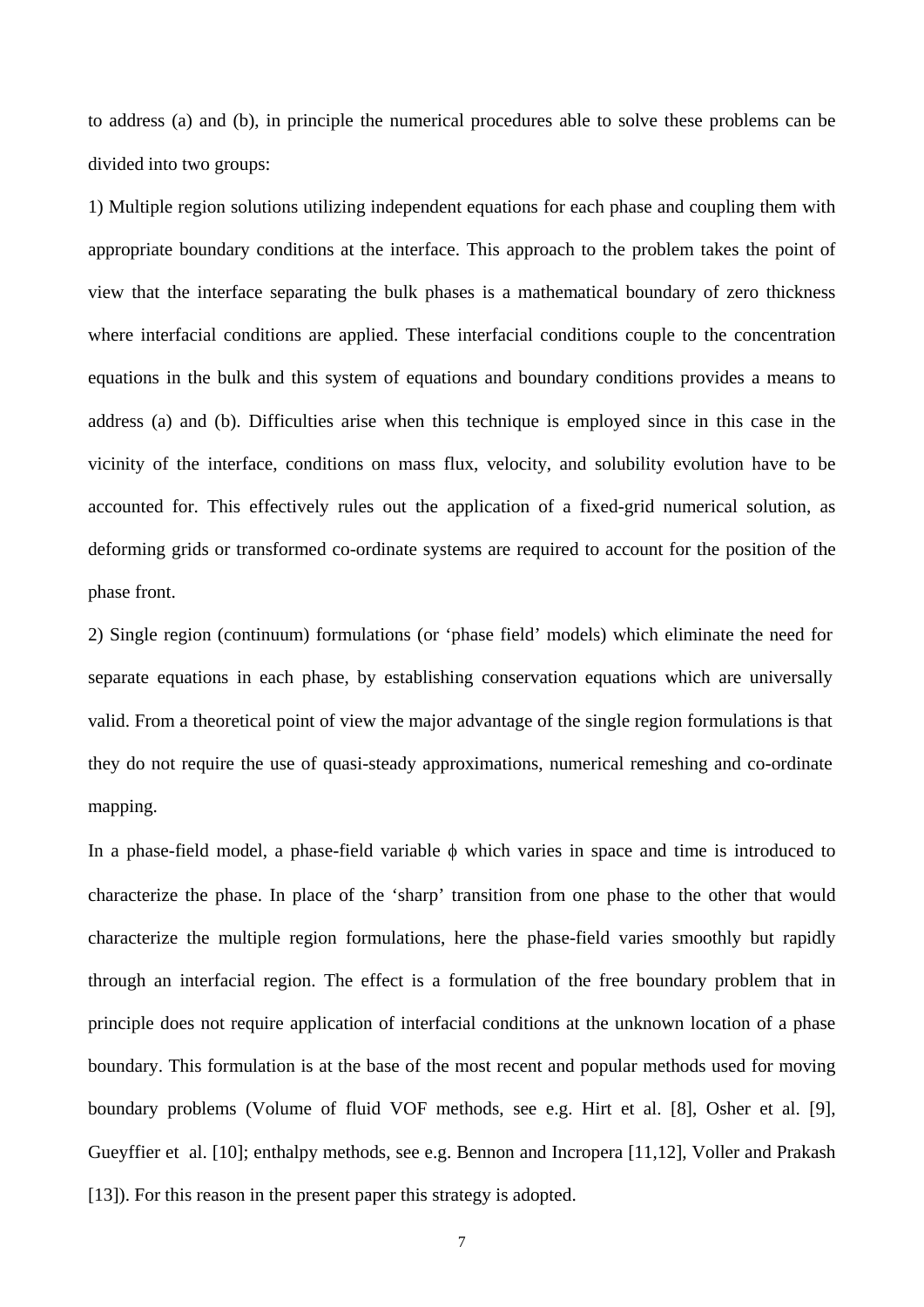### *DDVOF - Volume of Fraction Method for dissolving drops.*

The DDVOF is a single region formulation and allows a fixed-grid solution to be undertaken. It is therefore able to utilize standard solution procedures for the fluid flow and species equations directly, without resorting to mathematical manipulations and transformations.

The model is based on the mass balance equations. The diffusion of the species is governed by the equations (drop=phase  $1 \rightarrow \phi=1$ , matrix=phase  $2 \rightarrow \phi=0$ ):

$$
\frac{\partial C_1}{\partial t} = \phi \Big[ -\underline{\nabla} \cdot (\underline{V}C_1) + D \nabla^2 C_1 \Big] \tag{1}
$$

$$
\frac{\partial C_2}{\partial t} = (1 - \phi) \left[ -\underline{\nabla} \cdot (\underline{V} C_2) + D \nabla^2 C_2 \right]
$$
\n(2)

Where D is the interdiffusion coefficient.

The species equations (1) and (2) are solved throughout the computational domain including the drop and the matrix. The presence of the terms  $\phi$  and (1- $\phi$ ) ensures in fact that each equation characterizes a different phase. At the initial instant both the phases are supposed to be at constant concentration ( $C_{1(0)}$  and  $C_{2(0)}$  respectively).

The behaviour of the two phases is coupled through the equilibrium concentration values imposed on the two sides of the interface. These values come from the miscibility law (see Fig. 5). On the interface  $(0<\phi<1)$ , the concentrations must satisfy the equilibrium conditions:

$$
C_1\big|_{i} = C_{1(e)} \tag{3}
$$

$$
C_2\big|_i = C_{2(e)}\tag{4}
$$

Equations (3), and (4) behave as 'moving boundary conditions'. Note that in place of the 'sharp' transition from one phase to the other that would characterize the multiple region formulations (in that case the interface separating the bulk phases is a mathematical boundary of zero thickness), here the phase-field varies smoothly but rapidly through an interfacial region whose thickness is not zero. This region, defined by the mathematical conditions  $|\nabla \phi| \neq 0, 0 < \phi < 1$ , moves through the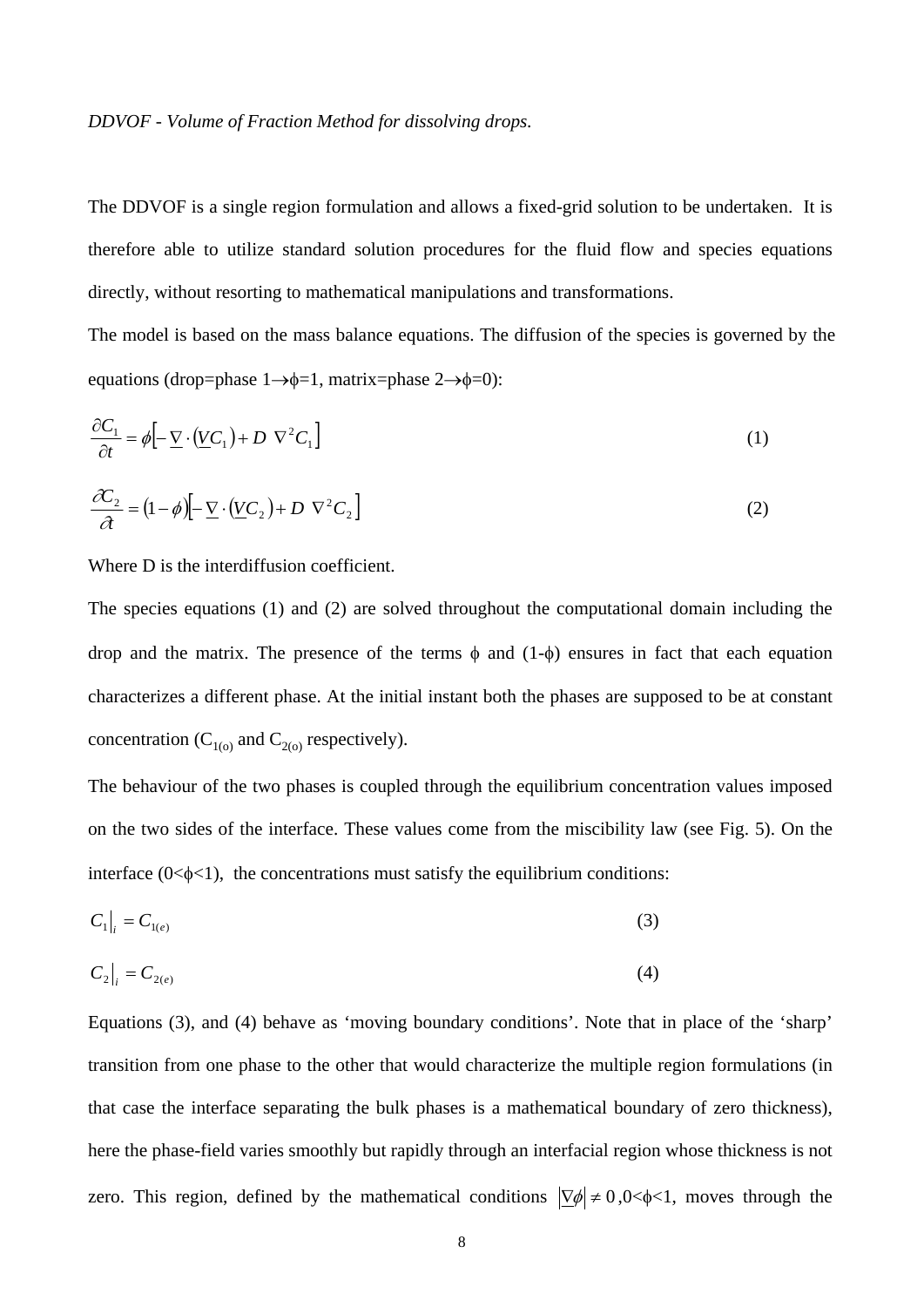computational domain according to the behaviour of the different phases (i.e. according to the behaviour of  $\phi$ ).

The flow is governed by the continuity, and Navier-Stokes equations:

$$
\nabla \cdot V = 0 \tag{5}
$$

$$
\frac{\partial(\rho V)}{\partial t} = -\nabla p - \nabla \cdot \left[\rho V V\right] + \nabla \cdot \left[\mu \nabla V\right] + \underline{F}_g \tag{6}
$$

where

$$
\rho = \rho_{1(o)} \phi + \rho_{2(o)} (1 - \phi) \tag{7a}
$$

$$
\mu = \mu_1 \phi + \mu_2 (1 - \phi) \tag{7b}
$$

and in the last term of equation (6):

$$
F_g = g \left[ \beta_1 (C_1 - C_{1(\rho)}) \right] \phi + g \left[ \beta_2 (C_2 - C_{2(\rho)}) \right] (1 - \phi) \tag{7c}
$$

the Boussinesque approximation is used to model the buoyancy forces,  $\beta_1$  and  $\beta_2$  are the solutal expansion coefficients related to the mutual interpenetration of the phases (1) and (2).

The core of the DDVOF method is its technique for adjourning  $\phi$ . The tracking of the interface between the phases is accomplished by the solution of a special continuity integral equation for the volume of the liquid drop taking into account the release or absorption of solute through the interface. The liquid drop is assumed to be a sphere of radius R increasing due to growth or decreasing due to dissolution. Using mass balance, one obtains for the time evolution of the radius :

$$
\frac{dR}{dt} = \frac{D}{C_1|_i - C_2|_i} \frac{1}{S} \oint \left( \frac{\partial C_2}{\partial n} \bigg|_i + \frac{\partial C_1}{\partial n} \bigg|_i \right) dl \tag{8}
$$

where S is the surface of the drop,

$$
\frac{\partial C}{\partial n} = \underline{\nabla} C \cdot \hat{\underline{n}} = \alpha \frac{\partial C}{\partial x} + \beta \frac{\partial C}{\partial y}
$$
(9)

$$
\hat{\underline{n}} = -\frac{\nabla \phi}{|\underline{\nabla} \phi|} = (\alpha, \beta) \tag{10a}
$$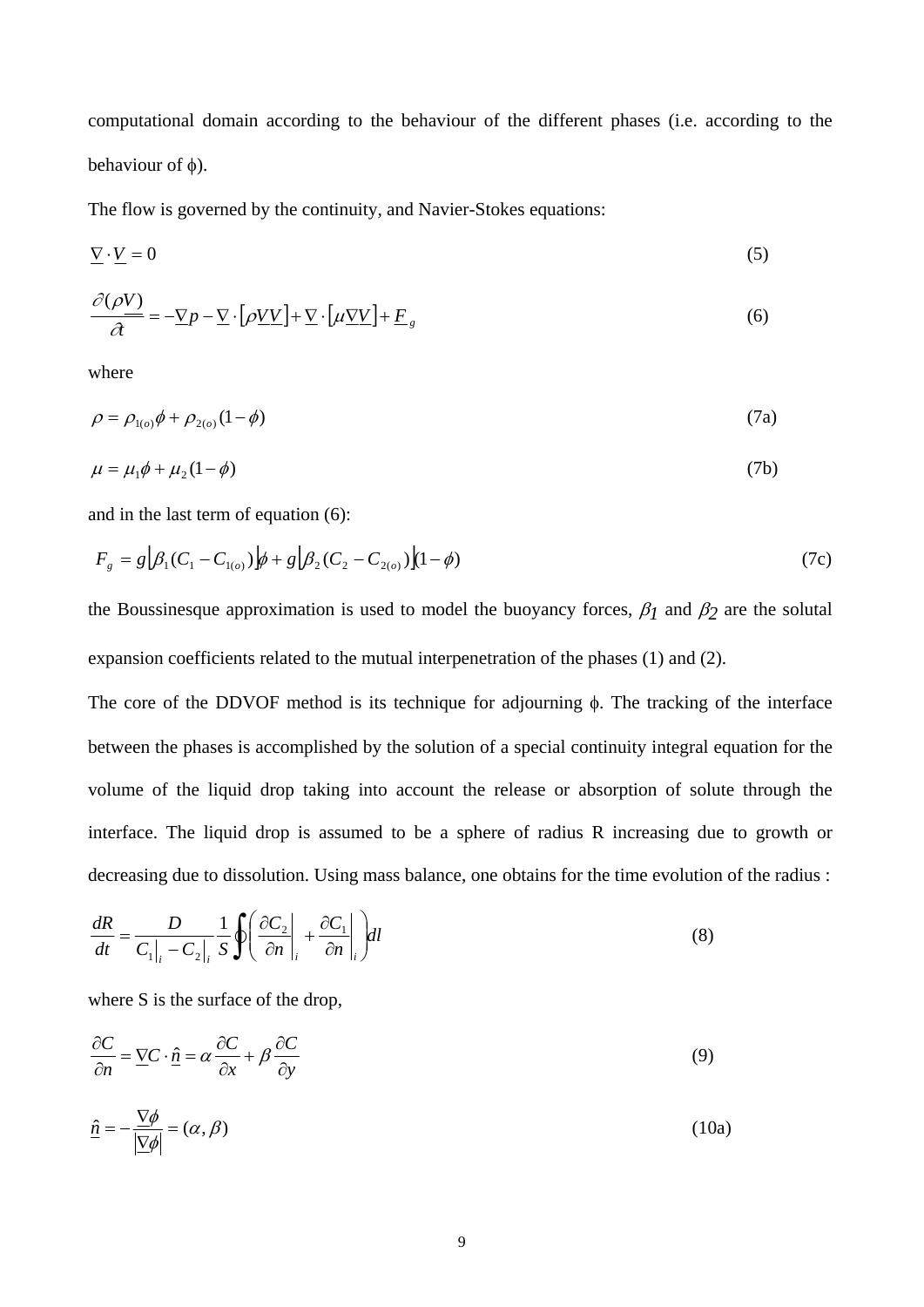$$
\alpha = -\frac{\partial \hat{\phi}}{\partial x} / \sqrt{\left(\frac{\partial \hat{\phi}}{\partial x}\right)^2 + \left(\frac{\partial \hat{\phi}}{\partial y}\right)^2}
$$
(11a)  

$$
\beta = -\frac{\partial \hat{\phi}}{\partial y} / \sqrt{\left(\frac{\partial \hat{\phi}}{\partial x}\right)^2 + \left(\frac{\partial \hat{\phi}}{\partial y}\right)^2}
$$
(11b)

The unit vector  $\hat{n}$  perpendicular to the interface results from the gradient of a smoothed phase field  $\hat{\phi}$ , where the transition from one phase to the other takes place continuously over several cells (typically 4 or 5 for a grid having 200x200 points). The smoothed phase field  $\hat{\phi}$  is obtained by convolution of the unsmoothed field  $\phi$  with an interpolation function. The interface orientation depends on the direction of the volume fraction gradient of the phase  $\hat{\phi}$  within the cell, and that of the neighbour cell (or cells) sharing the face in question. Depending on the interface's orientation and on the side (phase (1) or phase (2)) on which computations are performed, concentration gradients are discretized by forward or backward schemes.

Equations (12):

$$
|\nabla \phi| \neq 0, \alpha > 0, \beta > 0 \qquad \frac{\partial C_1}{\partial n} = \left(-\alpha \ C_{1_{i-1,j}} / \Delta x - \beta \ C_{1_{i,j-1}} / \Delta y\right) - C_{1_{i,j}}\left(-\alpha / \Delta x - \beta / \Delta y\right)
$$
  

$$
|\nabla \phi| \neq 0, \alpha < 0, \beta > 0 \qquad \frac{\partial C_1}{\partial n} = \left(\alpha \ C_{1_{i+1,j}} / \Delta x - \beta \ C_{1_{i,j-1}} / \Delta y\right) - C_{1_{i,j}}\left(\alpha / \Delta x - \beta / \Delta y\right)
$$
  

$$
|\nabla \phi| \neq 0, \alpha > 0, \beta < 0 \qquad \frac{\partial C_1}{\partial n} = \left(-\alpha \ C_{1_{i-1,j}} / \Delta x + \beta \ C_{1_{i,j+1}} / \Delta y\right) - C_{1_{i,j}}\left(-\alpha / \Delta x + \beta / \Delta y\right)
$$
  

$$
|\nabla \phi| \neq 0, \alpha < 0, \beta < 0 \qquad \frac{\partial C_1}{\partial n} = \left(\alpha \ C_{1_{i+1,j}} / \Delta x + \beta \ C_{1_{i,j+1}} / \Delta y\right) - C_{1_{i,j}}\left(\alpha / \Delta x + \beta / \Delta y\right)
$$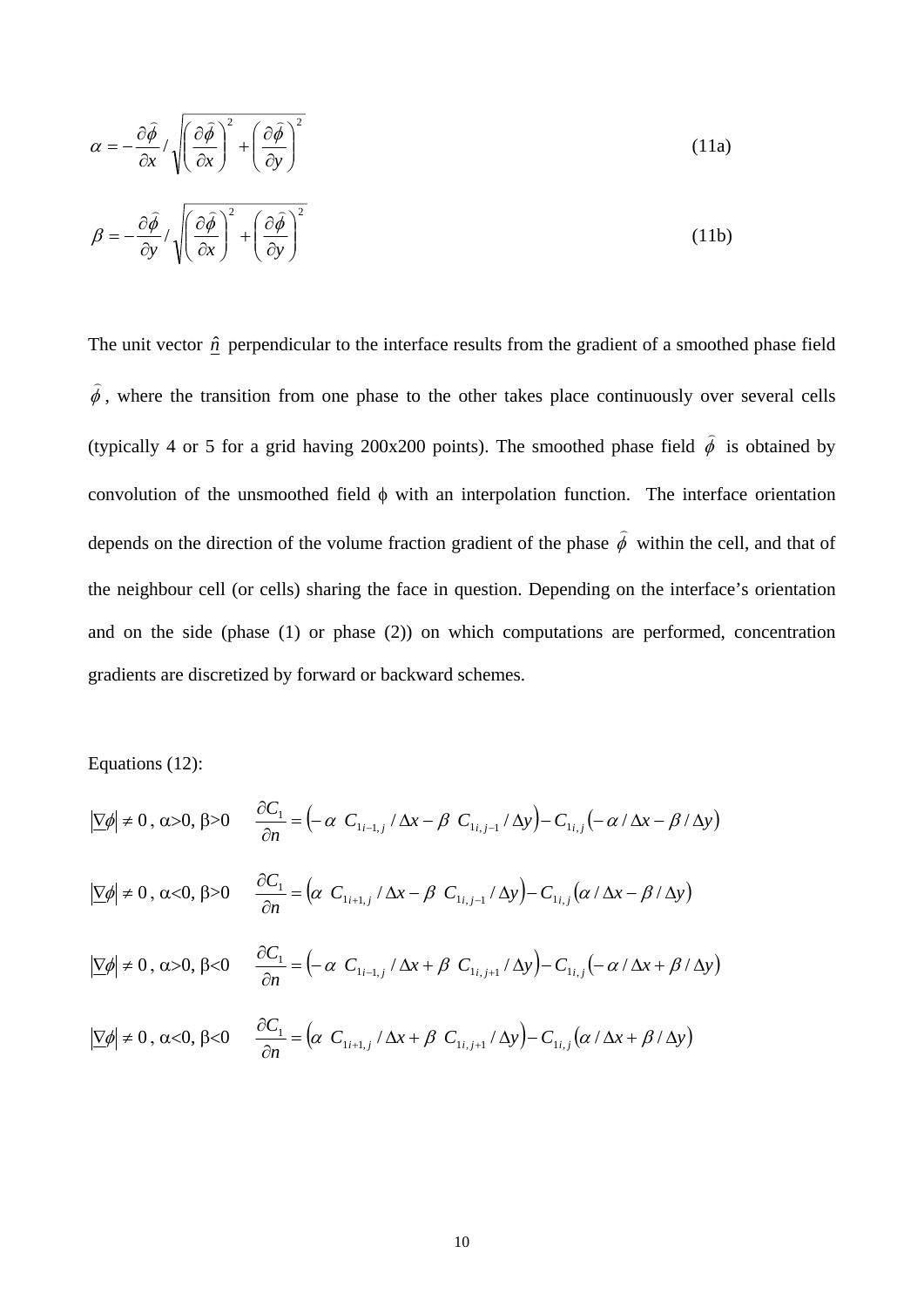Equations (13):

$$
|\nabla \phi| \neq 0, \alpha > 0, \beta > 0 \qquad \frac{\partial C_2}{\partial n} = \left(\alpha \ C_{2i+1,j} / \Delta x + \beta \ C_{2i,j+1} / \Delta y\right) - C_{2i,j} \left(\alpha / \Delta x + \beta / \Delta y\right)
$$
  

$$
|\nabla \phi| \neq 0, \alpha < 0, \beta > 0 \qquad \frac{\partial C_2}{\partial n} = \left(-\alpha \ C_{2i-1,j} / \Delta x + \beta \ C_{2i,j+1} / \Delta y\right) - C_{2i,j} \left(-\alpha / \Delta x + \beta / \Delta y\right)
$$
  

$$
|\nabla \phi| \neq 0, \alpha > 0, \beta < 0 \qquad \frac{\partial C_2}{\partial n} = \left(\alpha \ C_{2i+1,j} / \Delta x - \beta \ C_{2i,j-1} / \Delta y\right) - C_{2i,j} \left(\alpha / \Delta x - \beta / \Delta y\right)
$$
  

$$
|\nabla \phi| \neq 0, \alpha < 0, \beta < 0 \qquad \frac{\partial C_2}{\partial n} = \left(-\alpha \ C_{2i-1,j} / \Delta x - \beta \ C_{2i,j-1} / \Delta y\right) - C_{2i,j} \left(-\alpha / \Delta x - \beta / \Delta y\right)
$$

Then the distribution of the phase variable  $\phi$  is defined according to the radius of the drop at the new instant  $(n+1)$ :

$$
r < R, \phi = 1 \tag{14a}
$$

$$
r > R, \phi = 0 \tag{14b}
$$

Equations (1), (2), (5), (6) and (8) represent a system of four partial differential equations and one ordinary differential equation whose solution governs the non-linear behaviour of the physical system under investigation.

Note that the present mathematical model and related numerical technique can be seen as a very hybrid volume of fluid method.

In the "classical" VOF methods, the phase field variable  $\phi$  is 'advected' solving an appropriate partial differential transport equation; this formulation has been often used for the solution of typical problems dealing with the migration of bubbles or drops posed in liquids. It relies on the fact that the fluids are not interpenetrating. For the present method the equation governing the evolution of  $\phi$  comes from mass balance conditions rather than from transport. Moreover interpenetration of the different fluids is allowed according to the coupled behaviour of equations (1), (2) and (8).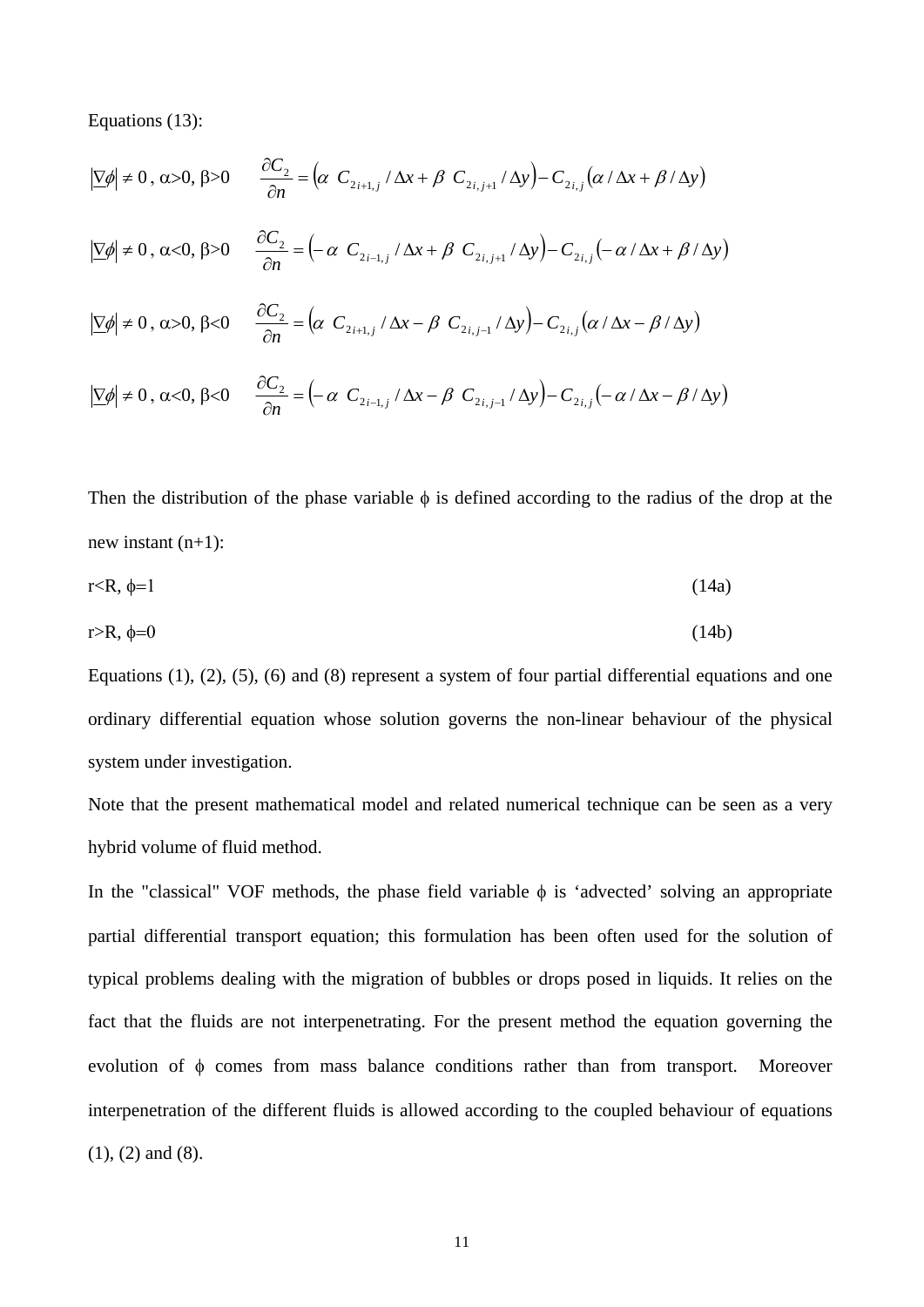Equation (8) moreover provides the necessary coupling among the species and momentum equations. The density and the dynamic viscosity of the liquid in eq. (6) in fact are computed according to the instantaneous distribution of  $\phi$ . Further coupling between the species and momentum equations is due to the volume force term (Boussinesque approximation) in eq. (6).

### *Discretization and solution*

Eqs. (1,2,5,6) subjected to the initial and boundary conditions are solved numerically in primitive variables by a control volume method. The domain is discretized with a cylindrical axisymmetric uniform mesh and the flow field variables defined over a staggered grid. Forward differences in time and upwind schemes in space (second order accurate) are used to discretize the partial differential equations

The computation of the velocity field at each time step is split into two substeps.

In the first, an approximate non-solenoidal velocity field  $\underline{V}^*$  which corresponds to the correct vorticity of the field is computed at time  $(n+1)$  neglecting the pressure gradient term in the momentum eq. (6). In the second substep, the pressure field is computed by solving the equation resulting from the divergence of the momentum equation taking into account eq. (5):

$$
\nabla^2 p_k = \frac{1}{\Delta t} \underline{\nabla} \cdot \underline{V}_k^* \qquad k = 1, 2 \tag{15}
$$

This equation is solved with a SOR (Successive Over Relaxation) iterative method. For further details on the numerical method see e.g. Monti, Savino, Lappa and Tempesta [14], Lappa [15], Lappa and Savino [16]. On the solid walls the  $\partial P/\partial n=0$  condition is imposed; at the interface, this condition is discretized by forward or backward schemes according to the interface's orientation and to the phase :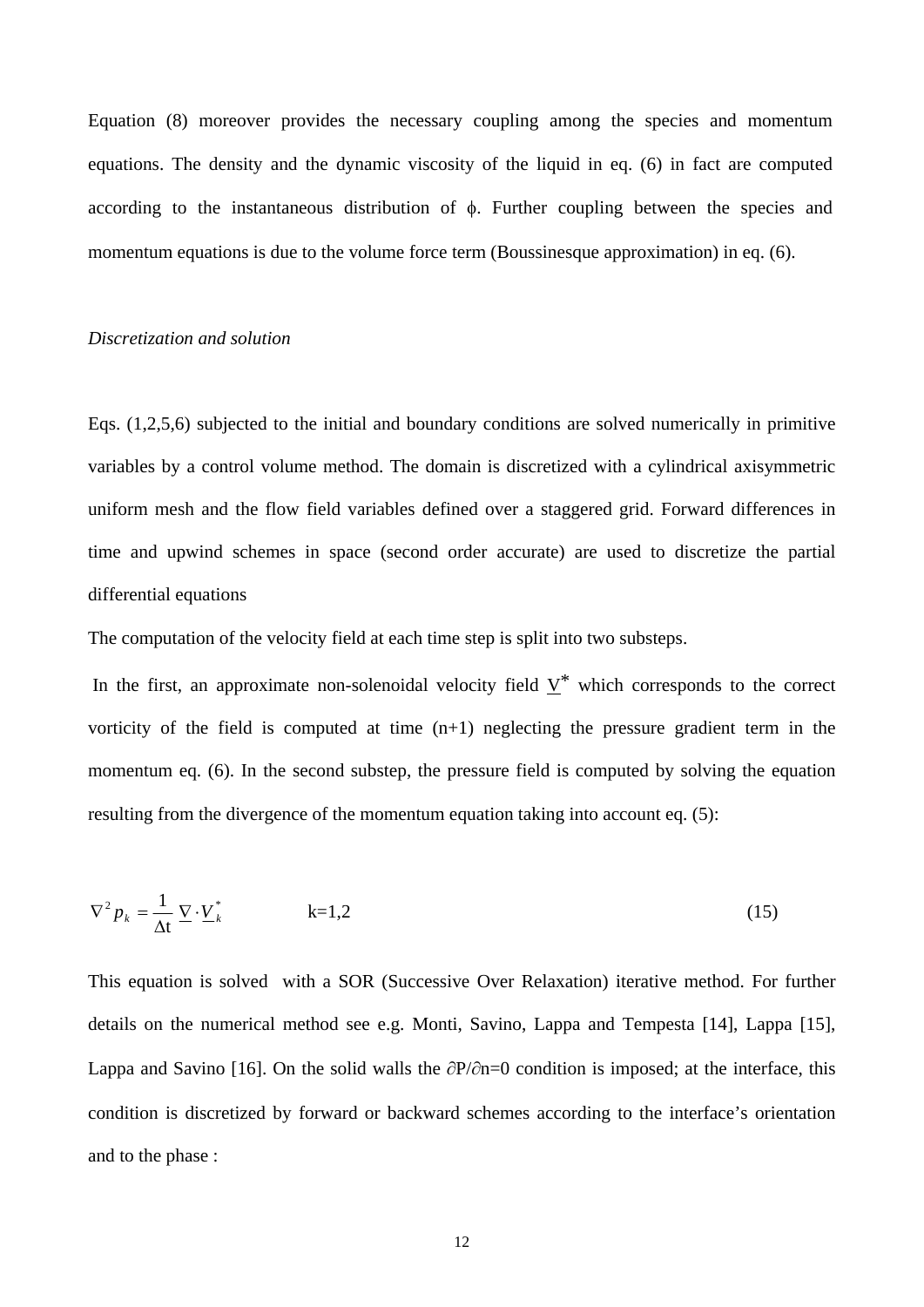Phase (1)=drop

$$
0<\phi<1, \alpha>0, \beta>0 \qquad P_{i,j} = \frac{\left(-\alpha \ P_{i-1,j} / \Delta x - \beta \ P_{i,j-1} / \Delta y\right)}{\left(-\alpha / \Delta x - \beta / \Delta y\right)}
$$
(16a)

0<\phi<1, \alpha<0, \beta>0 
$$
P_{i,j} = \frac{(\alpha P_{i+1,j} / \Delta x - \beta P_{i,j-1} / \Delta y)}{(\alpha / \Delta x - \beta / \Delta y)}
$$
 (16b)

$$
0 < \phi < 1, \, \alpha > 0, \, \beta < 0 \qquad P_{i,j} = \frac{\left(-\alpha \, P_{i-1,j} / \Delta x + \beta \, P_{i,j+1} / \Delta y\right)}{\left(-\alpha \, / \Delta x + \beta \, / \Delta y\right)} \tag{16c}
$$

$$
0 < \phi < 1, \ \alpha < 0, \ \beta < 0 \qquad P_{i,j} = \frac{\left(\alpha \ P_{i+1,j} / \Delta x + \beta \ P_{i,j+1} / \Delta y\right)}{\left(\alpha / \Delta x + \beta / \Delta y\right)}
$$
(16d)

## Phase (2)=matrix

$$
0<\phi<1, \alpha>0, \beta>0
$$
  $P_{i,j} = \frac{\left(\alpha \ P_{i+1,j} / \Delta x + \beta \ P_{i,j+1} / \Delta y\right)}{\left(\alpha \Delta x + \beta \Delta y\right)}$  (17a)

$$
0 < \phi < 1, \ \alpha < 0, \ \beta > 0 \qquad P_{i,j} = \frac{\left(-\alpha \, P_{i-1,j} / \Delta x + \beta \, P_{i,j+1} / \Delta y\right)}{\left(-\alpha \, / \Delta x + \beta \, / \Delta y\right)} \tag{17b}
$$

 $\overline{a}$ 

$$
0 < \phi < 1, \, \alpha > 0, \, \beta < 0 \qquad P_{i,j} = \frac{\left(\alpha \, P_{i+1,j} \, / \, \Delta x - \beta \, P_{i,j-1} \, / \, \Delta y\right)}{\left(\alpha \, / \, \Delta x - \beta \, / \, \Delta y\right)} \tag{17c}
$$

$$
0 < \phi < 1, \alpha < 0, \beta < 0 \qquad P_{i,j} = \frac{\left(-\alpha \ P_{i-1,j} / \Delta x - \beta \ P_{i,j-1} / \Delta y\right)}{\left(-\alpha / \Delta x - \beta / \Delta y\right)}
$$
(17d)

Finally, the correct solenoidal velocity field is updated using the computed pressure field to account for continuity:

$$
\underline{V}^{n+1} = \underline{V}^* - \Delta t \underline{V} p^n \tag{18}
$$

### RESULTS AND DISCUSSION

Figure 8 shows the computed evolution of the concentration and flow field patterns at the beginning of the dissolution process. The numerical results refer to a droplet of Methanol dissolving into a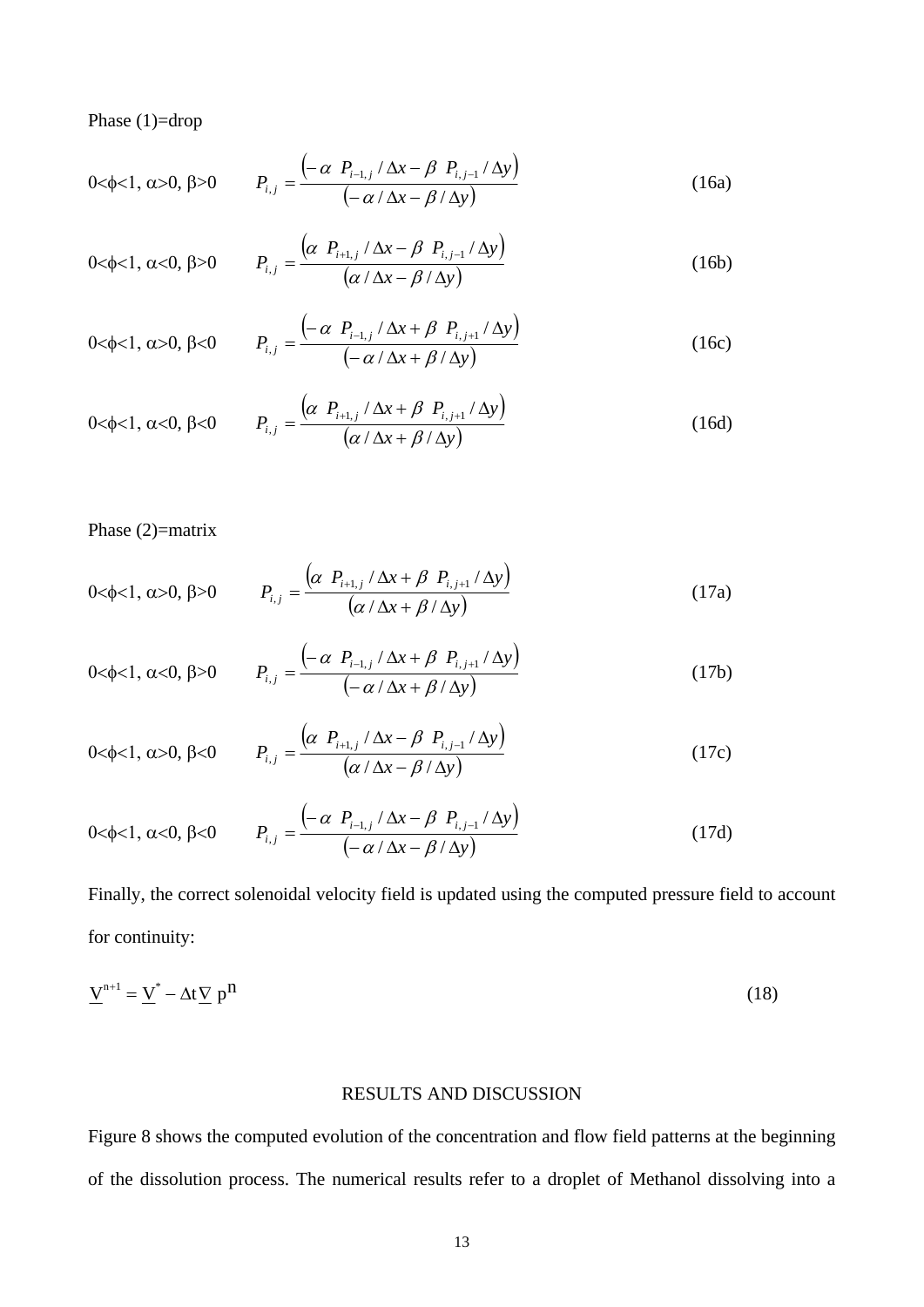matrix of Cyclohexane at ambient temperature. The initial volume of the droplet is  $3 \text{ [µ]}$ . The computations are carried out considering normal (Earth) gravity and therefore buoyancy effects. The results of Figure 8 show the streamlines and the concentration of Methanol around the dissolving droplet at different times. The plume starts rising and after  $t=100$  seconds a fully developed velocity and concentration field is established.

Figure 6 shows the computed time dependence of the average drop radius. The initial volume of the drop is the same as in Figure 8 (3 [µ]). The numerical simulations have been carried out in the two cases: a) zero gravity conditions (i.e. zero buoyancy); b) Earth gravity conditions (i.e. in the presence of buoyancy convection). The numerical results show that buoyancy induced convection increases the drop dissolution, in comparsion with the purely diffusive situation. The volume of the drop decreases more rapidly as time increases, and better correlation with the experimental results is achieved if convection is taken into account.

As discussed in Section 2, the experiments performed with binary liquid-liquid systems have shown that the phenomena under investigation may exhibit "stable" rising solutal plumes (created above the dissoving drop) or "pulsating" jets showing time-dependent oscillatory behaviour.

For sufficiently small values of the initial volume of the drop, the convection in the liquid column is laminar and steady, but if this initial volume exceeds certain critical values depending on the binary liquid-liquid system and on the temperature, the liquid motion can undergo a transition to an oscillatory axisymmetric complex flow pattern.

Note that the experimental fringes around the dissolving drop describe in the observation plane well defined curves whose shape approximately looks like two symmetric folds disposed on the left and right sides of the drop (see Figure 7). The pulsating behaviour consists in a "periodic" expansion and contraction of the two folds. The velocity and the concentration fields are symmetric and the time-dependence is observed as a synchronous pulsation of these symmetrical folds (they travel axially up and down). The periodic motion is not confined however to the zone close to the drop surface and affects also the behaviour of the rising ject carrying methanol towards the top of the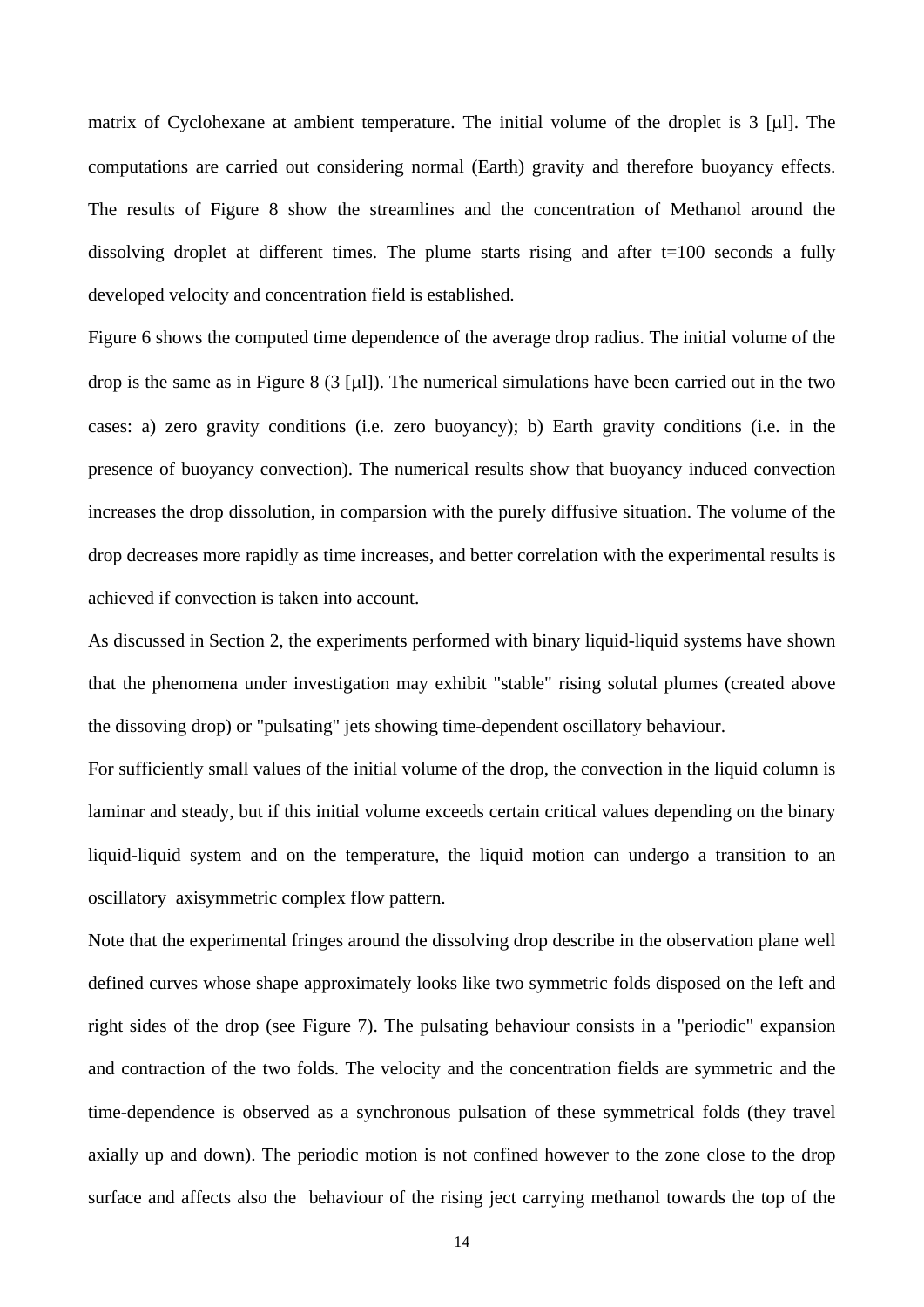test cell. The instability in fact leads somehow to a "periodic release" of a "packet" of lighter fluid in the plume. This phenomenon appears in the form of a periodic expansion of the diameter of the rising jet. This expansion behaves as a disturbance travelling towards the top (i.e. a perturbation of the solutal and flow field rising along the core of the plume).

These behaviours have been confirmed by the numerical simulations (Figs. 9 and Figs.10). The mathematical model and the associated numerical algorithm have proven to be able to "capture" the complex time-dependent phenomena and to provide information and data about the intrinsic nature of the instability. Computations obtained "switching off" surface tension effects, in fact have proved that the phenomena under investigation are driven by the buoyancy (gravitational) effect whereas the solutal Marangoni flow does not seem to play a critical role in the onset of the flow instability.

Figs. 8 (numerical computations) show the presence of a large toroidal convection roll wrapped around the solutal jet. The instability is hydrodynamic in nature, i.e. it does not depend on the behaviour of the solutal field (for this instability the solutal field simply acts as a "driving force" for the velocity field). When the velocity of the particles exceed a certain critical value, bifurcation to oscillatory flow occurs. This explains why the instability occurs only if a certain initial value of the drop volume is exceeded whereas the flow exhibits stable solutal rising plumes in the case of small initial volumes; the maximum velocity in the core of the rising plume in fact depends on the flow rate of methanol through the drop interface; in turn this flow rate depends on the surface area of the drop and therefore on its radius (i.e. volume).

With regard the nature of the instability, note that the phenomena here discussed exhibit surprising analogies with behaviours previously observed in the case of different phenomena (see Cetegen and Ahmed [17], Cetegen and Kasper [18], Cetegen [19], Cetegen et al. [20]).

Cetegen [19] carried out experimental studies dealing with the instabilities and flow transitions of buoyant plume/jets of gas mixtures. The author investigated the case of a buoyant plume of helium or helium/air mixture originating from a large axisymmetric nozzle with low velocity. He found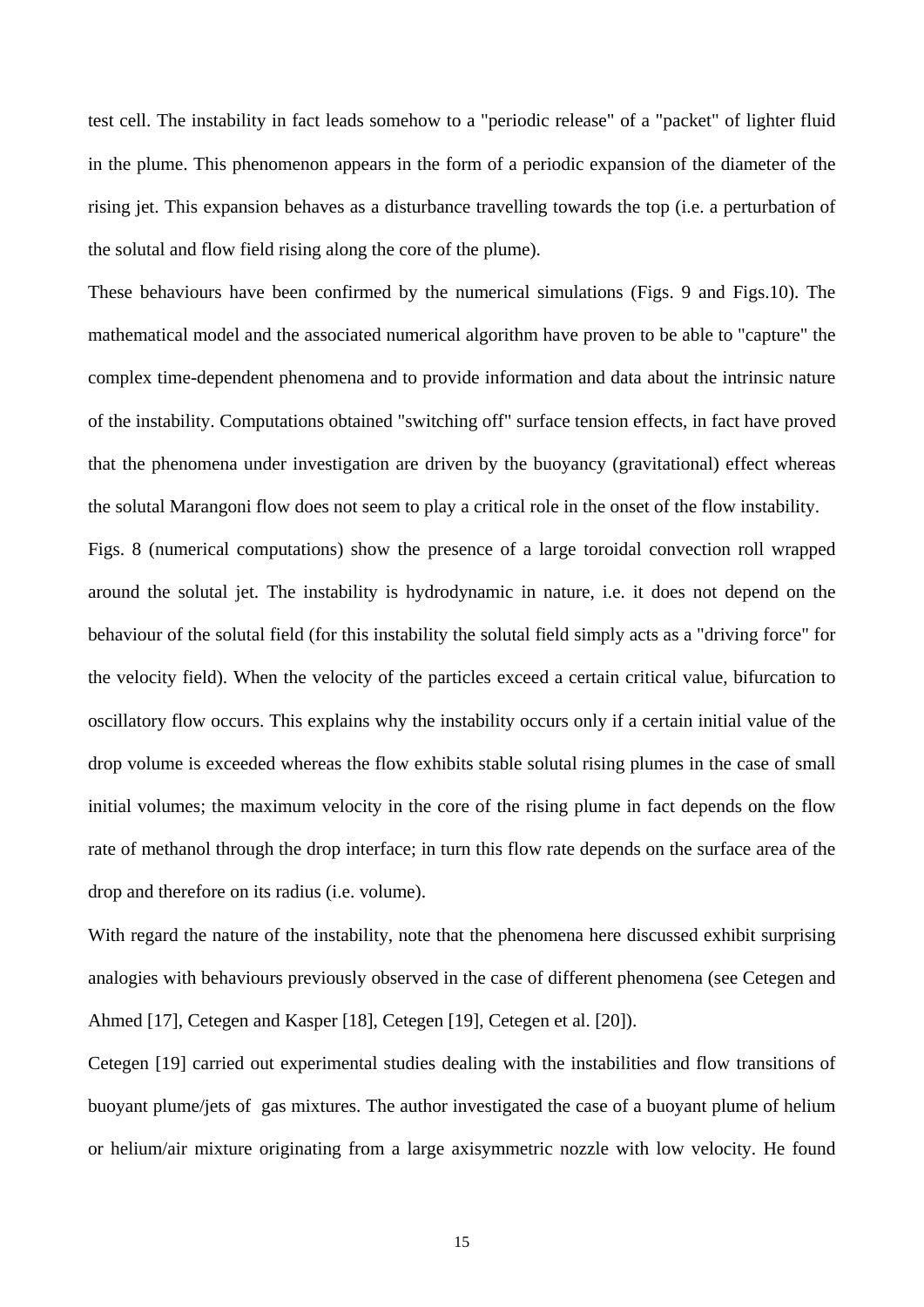toroidal vortex formation as a result of rapid buoyant acceleration of light plume fluid in heavier more or less quiescient surroundings.

It was found that these plumes may undergo periodic oscillations with a macroscopic behaviour very similar to that described in the present paper: as the buoyant fluid exits the nozzle, plume boundary contracts towards the plume centerline as a result of buoyant acceleration due to the hydrostatic pressure field and the condition imposed by the conservation of mass; the plumes undergo periodic oscillations of the plume boundary starting in the immediate vicinity of the nozzle lip. This behaviour strongly resembles that observed in the present study about the periodic pulsation of the two folds close to the drop surface.

Moreover, in analogy with the present case of solutal plumes, it was found experimentally by Cetegen [19] that not all buoyant plumes exhibit periodic oscillations. The onset of oscillations is, in general, a function of nozzle diameter, nozzle exit velocity and the density ratio between the plume fluid and its surrounding (Cetegen [19]) as for the present case, instability occurs only if a critical initial volume of the drop is exceeded.

Cetegen and Kasper [18] provided a very inteersting explanation of these phenomena: the mechanism leading to the periodic oscillatory state of the flow field is connected with the highly unstable (Rayleigh-Taylor) density stratification in the sharply contracting region of the flow just above the nozzle exit. According to the numerical simulations. the same mechanism applies to the present case of solutal flow where unstable density stratification occurs just above the dissolving drop.

Note that important analogies can be found also about the behaviour of "pool fires". It is well known (Cetegen and Ahmed, [17]) that axisymmetric pool fires exhibit a periodic oscillatory motion close to their origin, often referred to as "puffing". In a fire, these periodic oscillations result in formation of large-scale (of the order of burner diameter) flaming vortical structures at a short distance from the burner surface. These structures significantly modify the downstream flame behaviour as they rise through the flame and finally burnout near the flame top.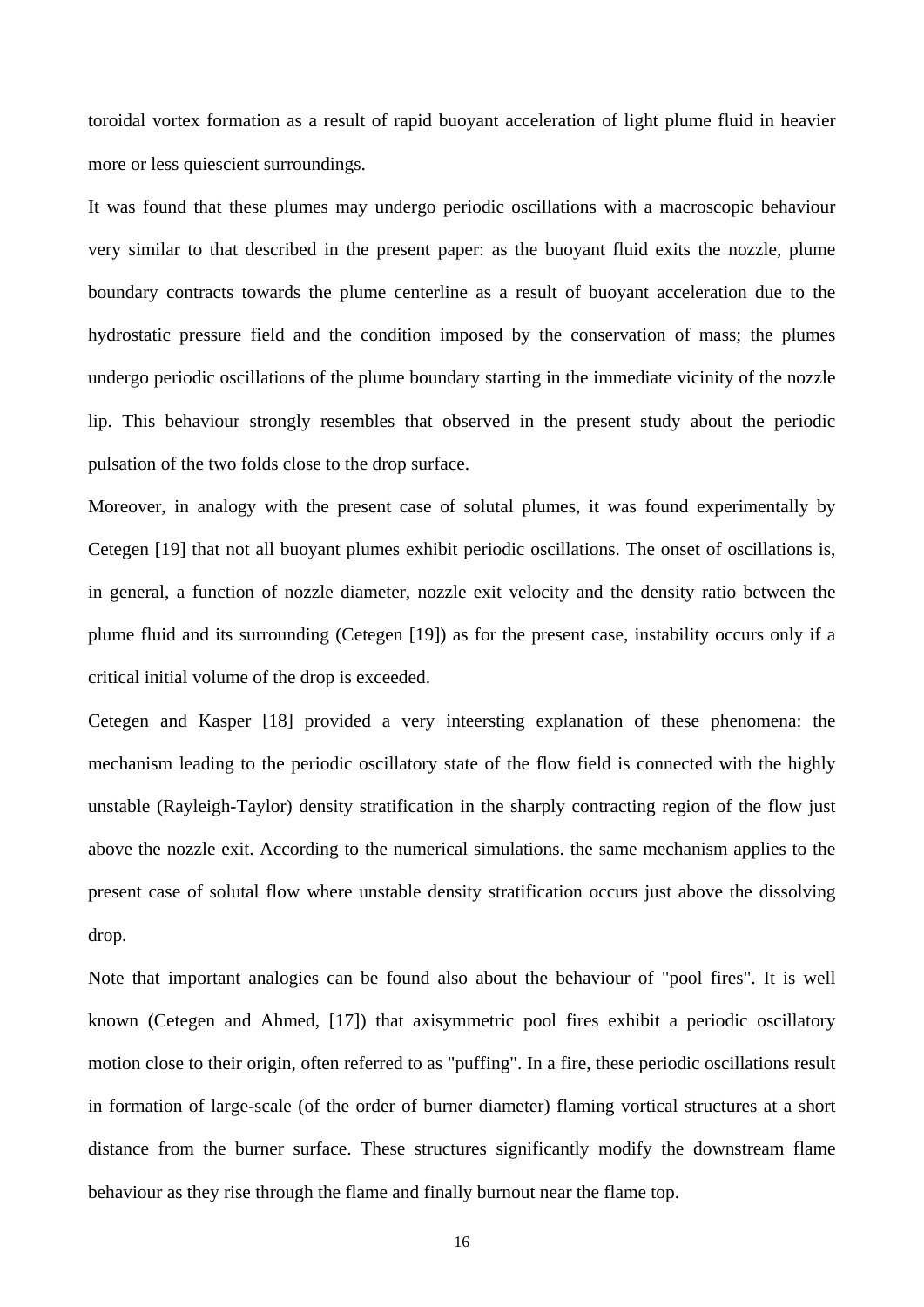Again the behaviour is very similar to that observed in the case of the periodic "release" of packets of fluid in the rising jet generated above the dissolving drop. The perturbation in the solutal jet diameter originated at the drop surface rises along the core of the jet and dies at the top.

In summary, the presence of puffing in isothermal helium plumes, in flames and in the phenomena associated to the dissolution of drops in liquids exhibiting a miscibility gap, suggests that the puffing phenomenon is associated with the instability of the buoyant flow.

In the case of helium plumes the force driving the instability is the pressure gradient between the helium reservoir and the ambient. In the case of flames and fires, the driving force is the release of heat in the core of the flame due to the combustion process; puffing in pool fires in fact is typically stronger than buoyant nonreacting plumes due to the local heat release and the consequently mantained buoyancy. In the present case of solutall plume, the force driving the instability is the dissolution of the drop located on the bottom of the test cell; the dissolution in fact provides continuosly lighter fluid that is carried up due to the buoyancy forces.

## ACKNOWLEDGEMENTS

The authors would like to thank Mr. Nicola di Francescantonio for the experiments performed in the frame of his thesis in Aerospace Engineering.

#### **REFERENCES**

[1] "Decomposition, Phase separation, Solidification of immiscible liquid alloys", in *Immiscible liquid metals and organics*, Proceedings of an international workshop organized by the ESA expert working group, "Immiscible alloys" held in the Physikzentrum, Bad Honnef 1992, edited by L. Ratke,Germany, 1992, pp.3-34.

[2] B. Prinz, A. Romero, "New Casting Process for Hypermonotectic Alloys" , in *Immiscible liquid metals and organics*, Proceedings of an international workshop organized by the ESA expert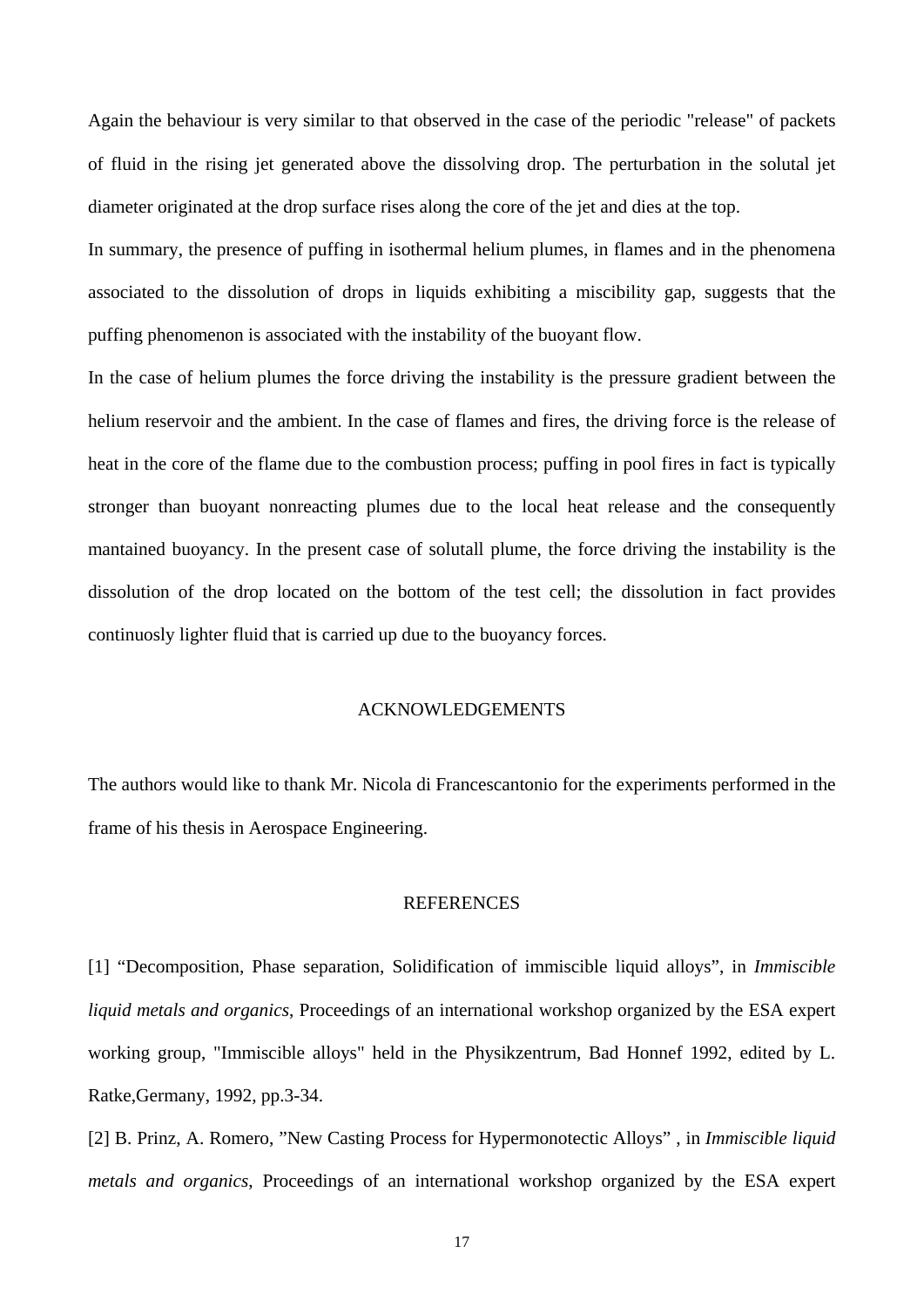working group, "Immiscible alloys" held in the Physikzentrum, Bad Honnef 1992, edited by L. Ratke, Germany, 1992, pp. 281-289.

[3] N.O.Young, J.S. Goldstein, M.J. Block "The motion of bubbles in a vertical temperature gradient", J. Fluid Mech, **6**, pp. 350-360, (1959).

[4] D. Agble, M.A. Mendes Tatsis: "The effect of surfactants on interfacial mass transfer in binary liquid-liquid systems", Int. J. Heat and Mass Transfer, **43**, pp. 1025-1034, (2000).

[5] "The Physical-Chemical constants of binary systems", Interscience, New York, (1959).

[6] E. Susana Perez de Ortiz, H. Sawistoski, "Interfacial Instability of binary liquid-liquid systems,

I. Stability Analysis, J. Chemical Engineering Science, **28**, pp. 2051-2061, (1973).

[7] F.H. Harlow, J.E. Welch, 'Numerical calculation of time-dependent viscous incompressible flow with free surface", Phys. Fluids, **8**, pp. 2182-2189, (1965).

[8] C.W. Hirt, B.D. Nichols, 'Volume of Fluid (VOF) Method for the Dynamics of Free Boundaries', J. Comput. Phys., **39**, pp. 201-225, (1981).

[9] S.Osher, J.A.Sethian, 'Fronts propagating with curvature-dependent speed: Algorithms based on Hamilton-Jacobi formulations', J. Comput. Phys., **79**, pp. 12-49 , (1988).

[10] D. Gueyffier, J. Li, A. Nadim, S. Scardovelli, S. Zaleski, 'Volume of Fluid interface tracking with smoothed surface stress methods for three-dimensional flows', J. Comput. Phys., **152**, pp. 423- 456, (1999)

[11] W.D. Bennon, F.P. Incropera, 'A continuum model for momentum, heat and species transport in binary solid-liquid phase change systems-I. Model formulation', Int.J.Heat Mass Transfer, **30** (10), pp. 2161-2170, (1987).

[12] W.D. Bennon, F.P. Incropera, 'A continuum model for momentum, heat and species transport in binary solid-liquid phase change systems-II. Application to solidification in a rectangular cavity', Int.J.Heat Mass Transfer, **30** (10), pp. 2171-2187 (1987).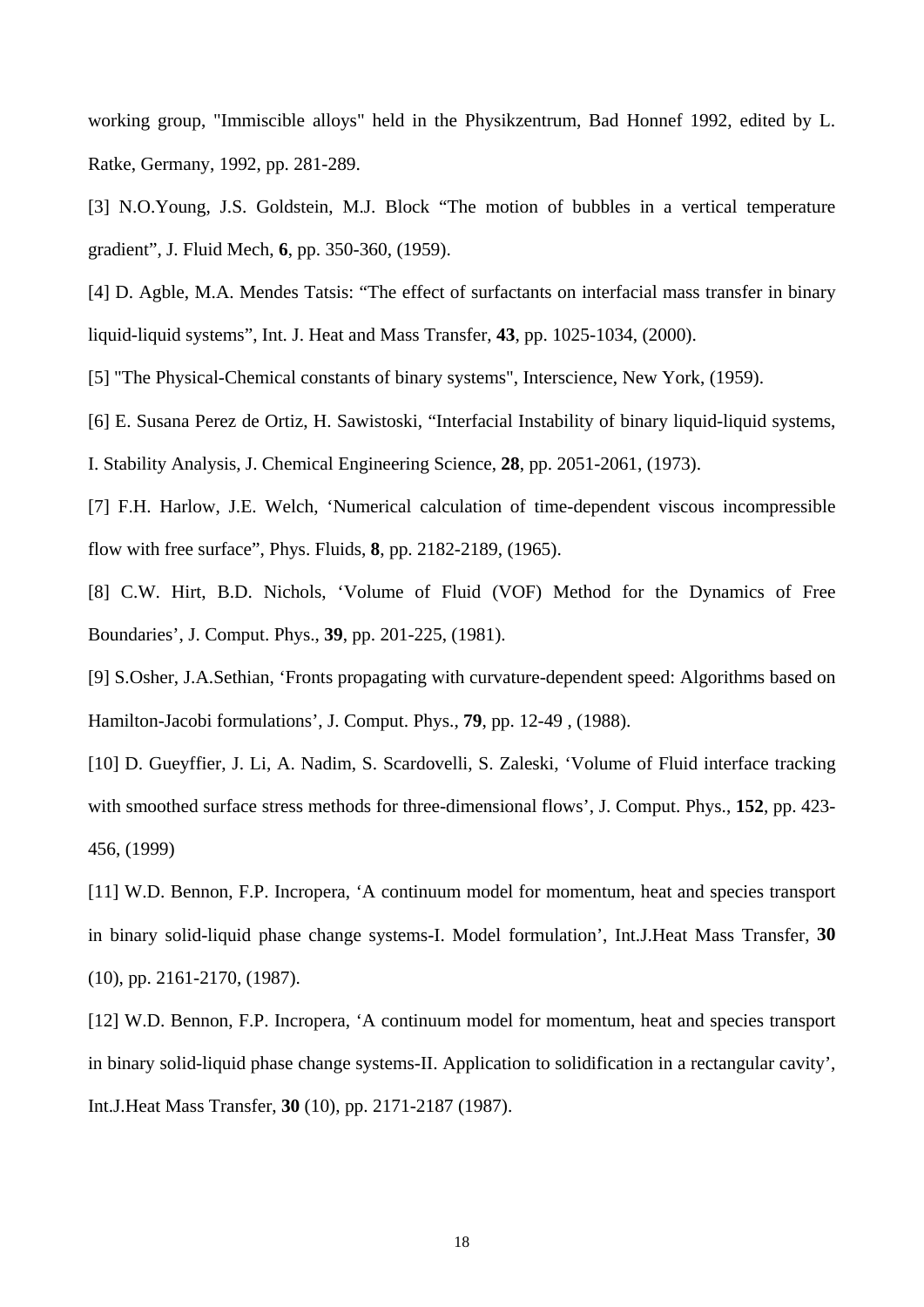[13] V. R.Voller, C. Prakash, 'A fixed grid numerical modelling methodology for convectiondiffusion mushy region phase-change problems', Int. J. Heat Mass Transfer, **30** (8), pp. 1709-1719, (1987).

[14] R. Monti, R. Savino, M. Lappa, S. Tempesta, 'Behaviour of drops in contact with liquid surfaces at non wetting conditions'**;** Phys. Fluids, **10** (11), pp. 2786-2796 (1998)**.** 

[15] M. Lappa M., 'Strategies for parallelizing the three-dimensional Navier-Stokes equations on the Cray T3E '; Science and Supercomputing at CINECA, **11**, pp. 326-340, (1997).

[16] M. Lappa, R. Savino, 'Parallel solution of three-dimensional Marangoni flow in liquid bridges', Int. J. Num. Meth. Fluids, **31**, pp. 911-925 (1999).

[17] B.M. Cetegen, T. A. Ahmed,"Experiments on the periodic instability of buoyant plumes and pool fires", Combustion and flame , **93**, pp. 157-184, (1993).

[18] B.M. Cetegen, K.D. Kasper,"Experiments on the oscillatory behaviour of buoyant plumes of helium and helium-air", Phys. Fluids, **8** (11) pp.2974-2984, (1996).

[19] B.M. Cetegen,"Behaviour of naturally oscillating and periodically forced axisymmetric buoyant plumes of helium and helium-air mixtures", Phys. Fluids, **9**, (12), pp. 3742-3753, (1997).

[20] B.M. Cetegen, Y. Dong, C. Soteriou,"Experiments on -stability and oscillatory behaviour of planar buoyant plumes", Phys. Fluids, **10** (7), pp. 1658-1665, (1998).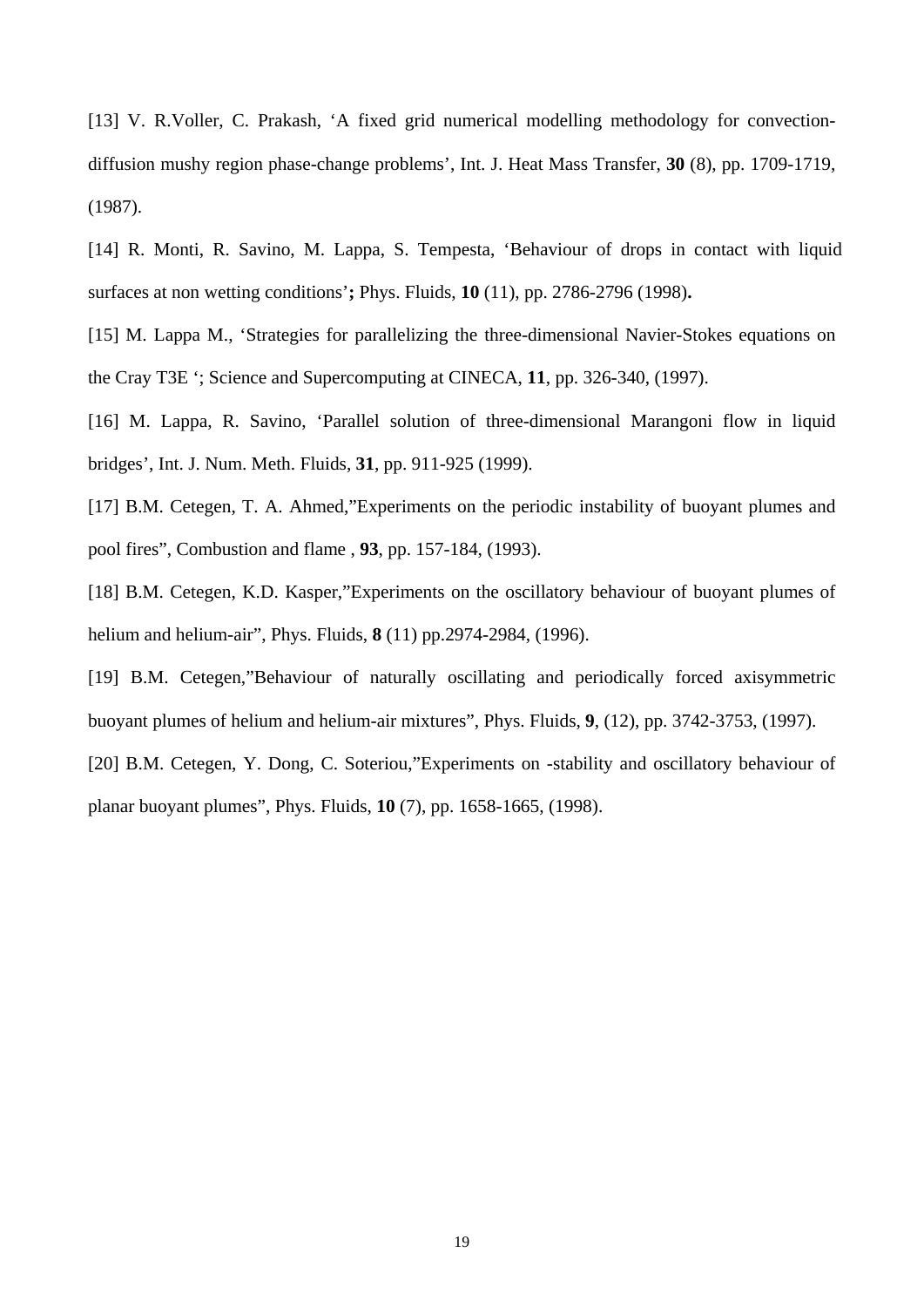## **List of captions**

Figure 1: Sketch of the geometrical configuration

Figure 2. Rising plume from a droplet of Buthanol dissolving in water at ambient temperature  $(i$ nitial drop volume of 1.5  $\lceil \mu \rceil$ )

Figure 3. Descending flow from a droplet of Methanol dissolving in Hexane at ambient temperature (initial drop volume of 1.5  $[\mu\text{l}]$ )

Figure 4. Rising plume from a droplet of Methanol dissolving in Cyclohexane at ambient temperature (initial drop volume of  $3 \text{ [µ]}$ )

Figure 5. Phase diagram (a) and density versus Methanol concentration (b) for the Cycloexane-Methanol system

Figure 6. Time evolution of the measured average drop radius and comparison with numerical results. The initial volume of the droplet (Methanol) is  $3 \left[ \mu \right]$ . The matrix is Cyclohexane.

Figure 7. Oscillatory instability of the axisymmetric plume rising from a drop of Methanol dissolving in a Cyclohexane matrix at ambient temperature. The initial volume of the drop is  $5 \text{ [µ]}$ . The images are taken at time intervals of 1 seconds.

Figure 8. Computed evolution of the concentration and flow field patterns at the beginning of the dissolution process (droplet of Methanol dissolving into a matrix of Cyclohexane at ambient temperature, initial volume of the droplet  $3 \lceil \mu \rceil$ , Vmax=  $5.4 \tceil 0^{-2} \lceil \text{cm/s} \rceil$ ).

Figure 9. Computed evolution of the unstable solutal plume: concentration and flow field patterns for a 3 [ull droplet of Methanol dissolving into a matrix of Cyclohexane at ambient temperature  $(Vmax = 5.4 10^{-2} [cm/s]).$ 

Figure 10. Computed pulsating behaviour close to the surface of the dissolving drop (Figs (a) and (b) refer to the maximum and to the minimum of an oscillation period respectively)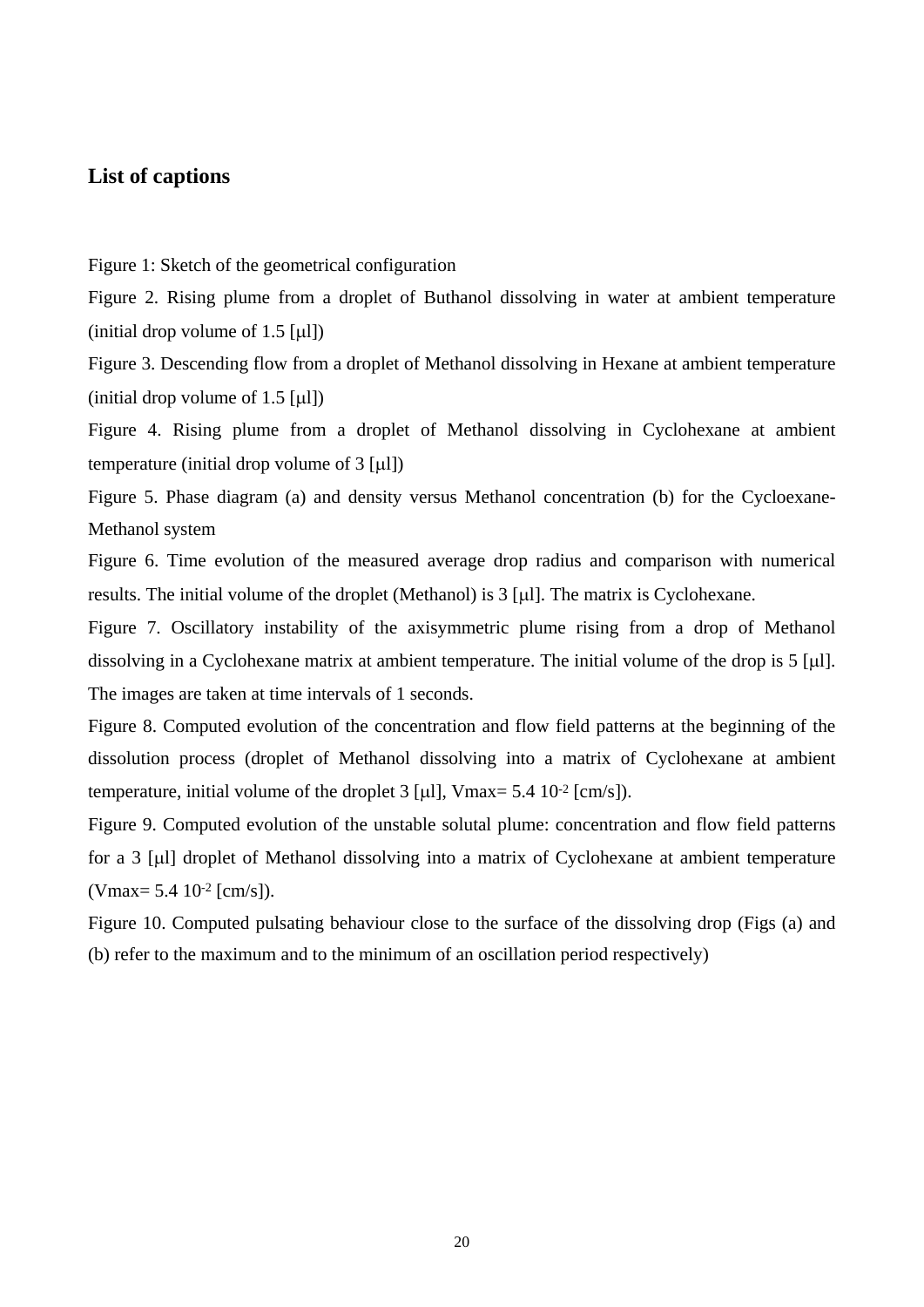

Figure 1: Sketch of the geometrical configuration



Figure 2. Rising plume from a droplet of Buthanol dissolving in water at ambient temperature (initial drop volume of  $1.5 \mu$ )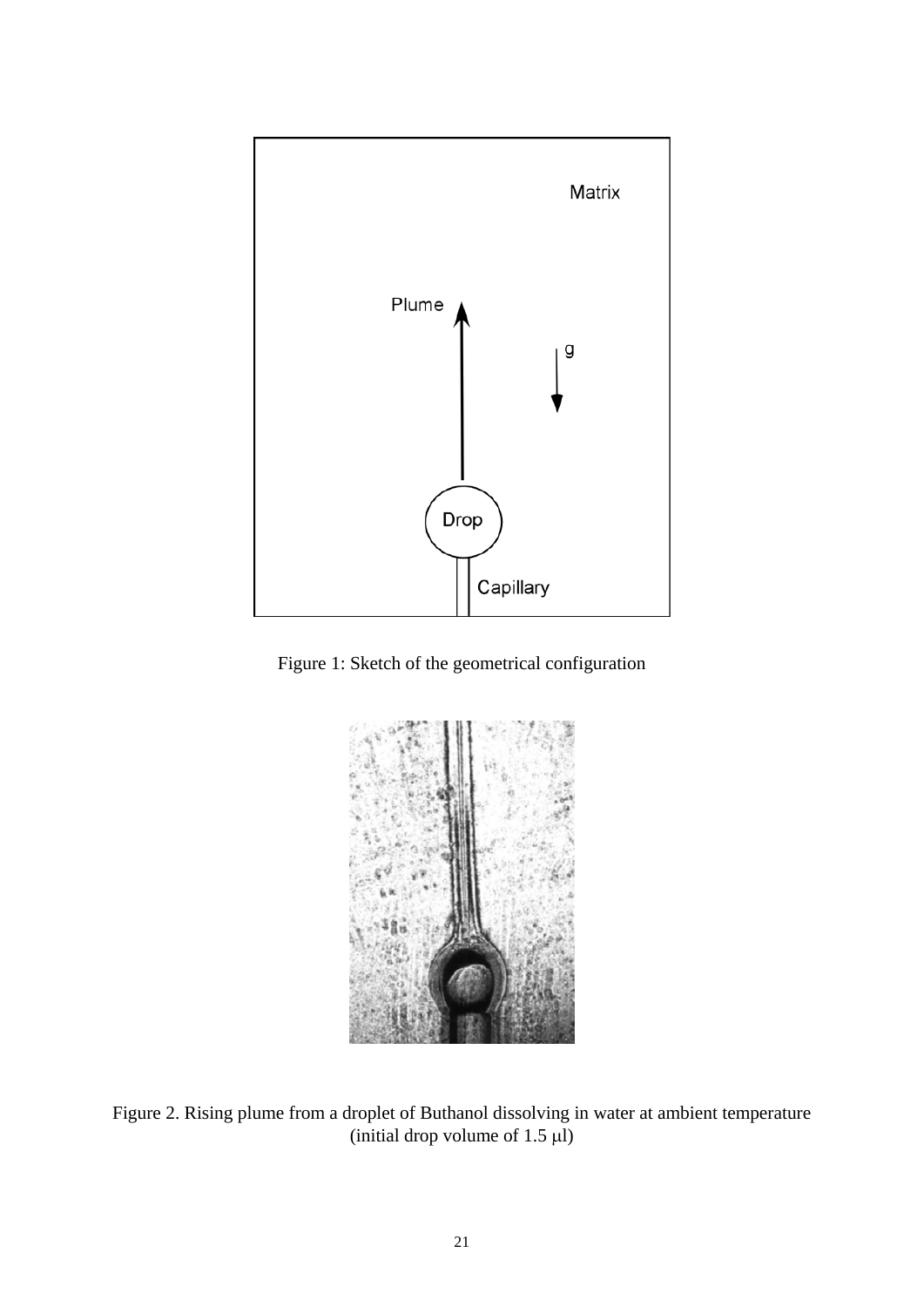

Figure 3. Descending flow from a droplet of Methanol dissolving in Hexane at ambient temperature (initial drop volume of 1.5  $\mu$ l)



Figure 4. Rising plume from a droplet of Methanol dissolving in Cyclohexane at ambient temperature (initial drop volume of  $3 \mu$ )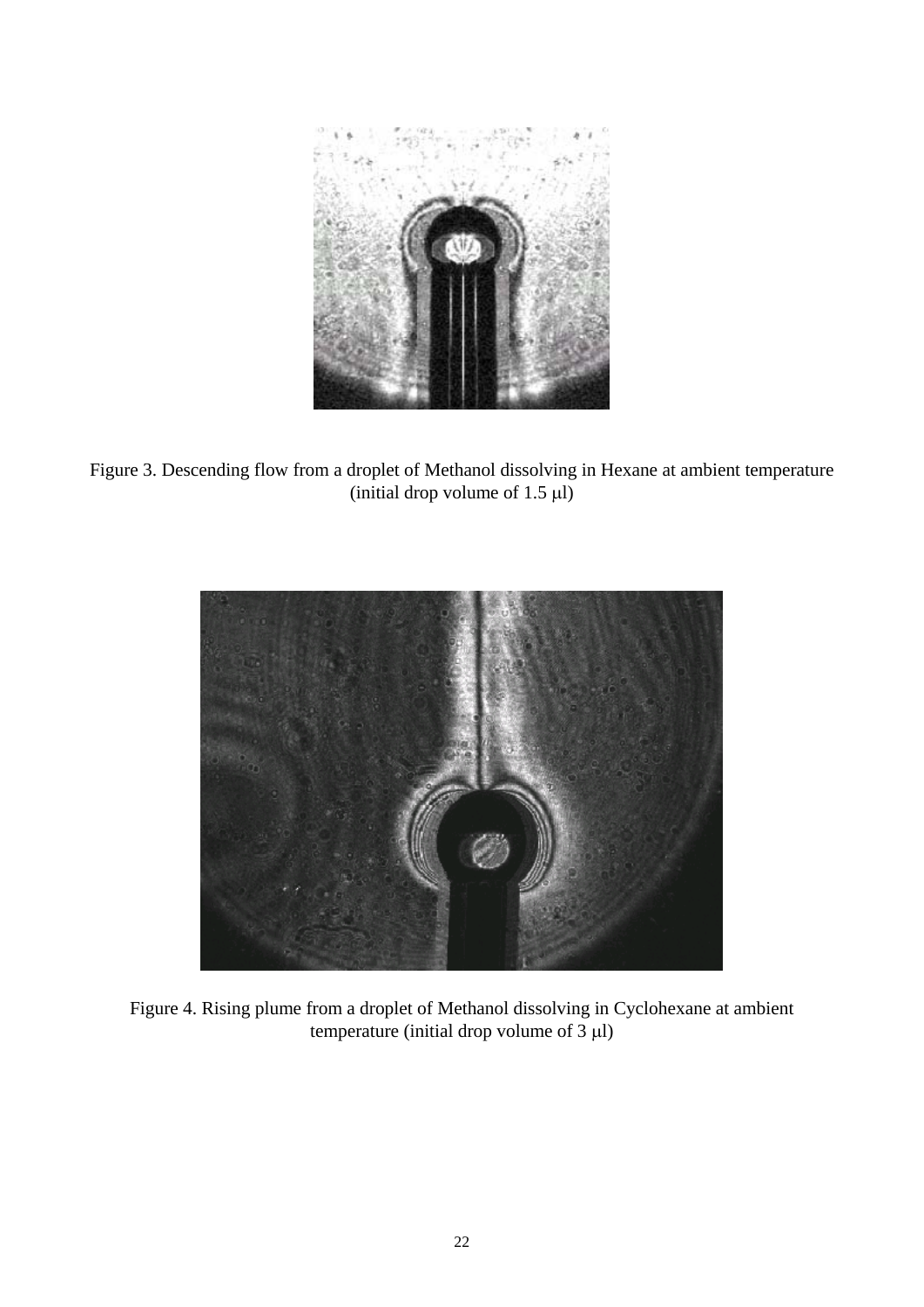

 Figure 5. Phase diagram (a) and density versus Methanol concentration (b) for the Cycloexane-Methanol system



Figure 6. Time evolution of the measured average drop radius and comparison with numerical results. The initial volume of the droplet (Methanol) is  $3 \left[ \mu \right]$ . The matrix is Cyclohexane.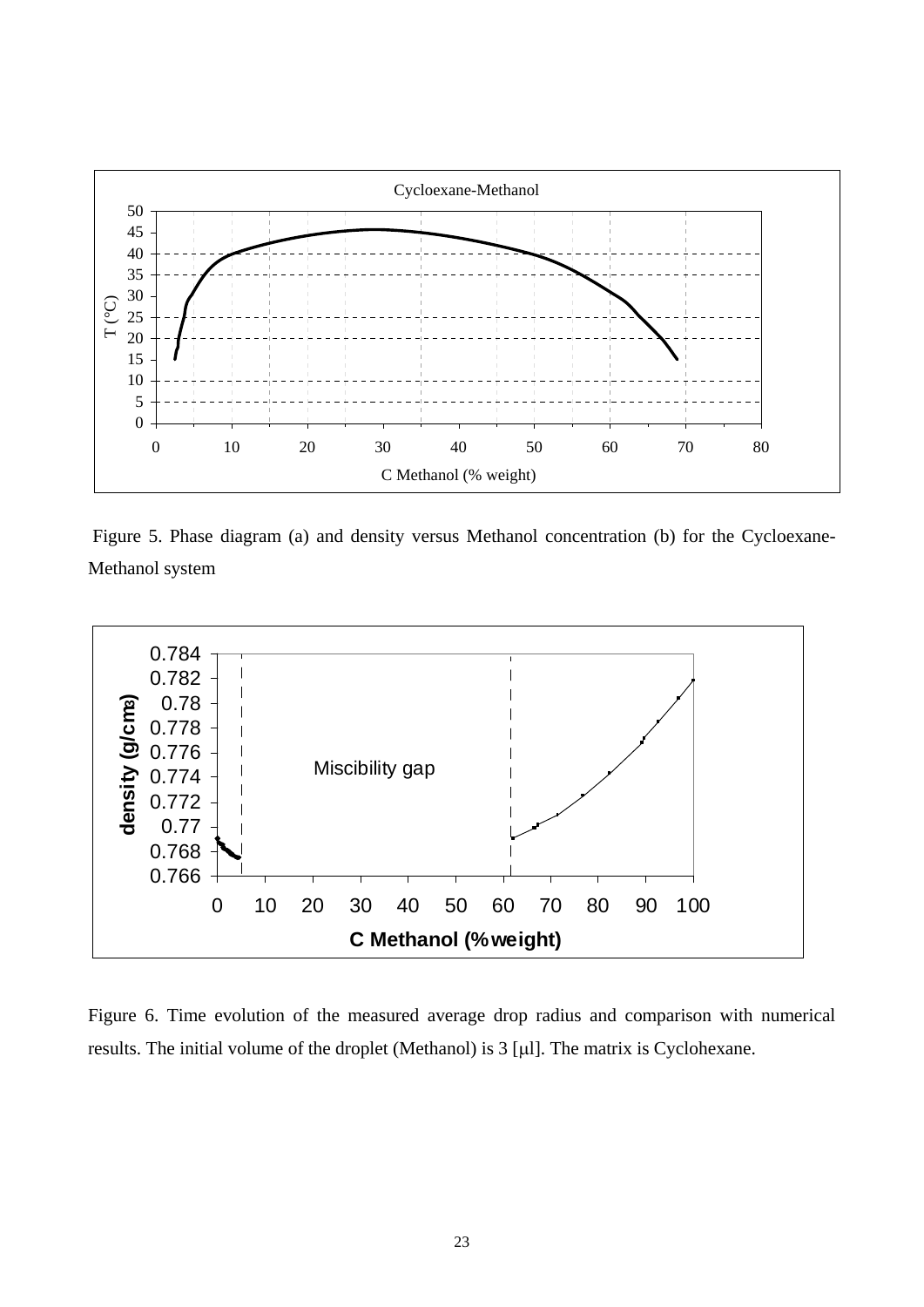

Figure 7. Oscillatory instability of the axisymmetric plume rising from a drop of Methanol dissolvine in a Cyclohexane matrix at ambient temperature. The initial volume of the drop is  $5 \mu$ l. The images are taken at time intervals of 1 seconds.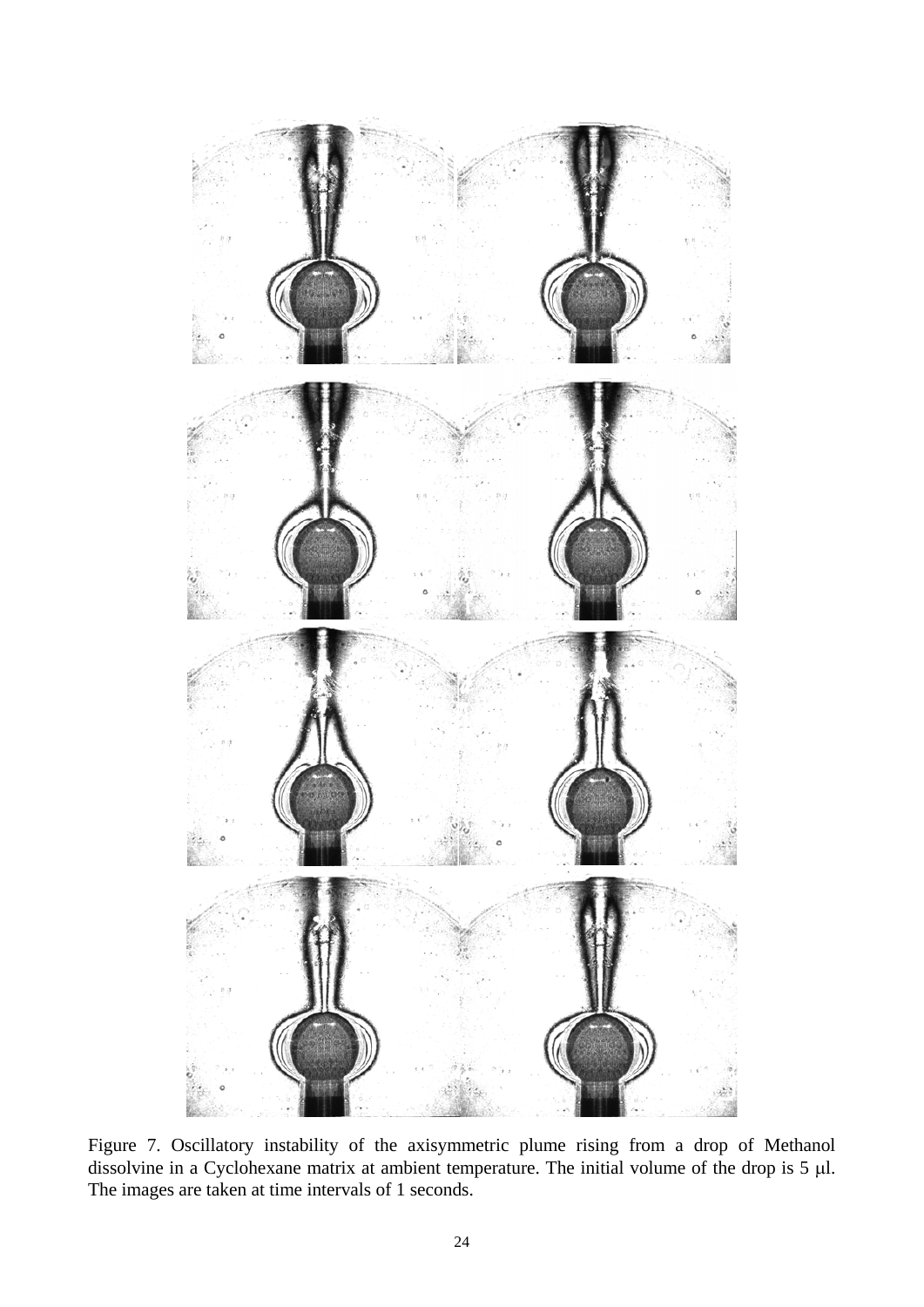

Figure 8. Computed evolution of the concentration and flow field patterns at the beginning of the dissolution process (droplet of Methanol dissolving into a matrix of Cyclohexane at ambient temperature, initial volume of the droplet 3 [ $\mu$ ], Vmax= 5.4 10<sup>-2</sup> [cm/s]).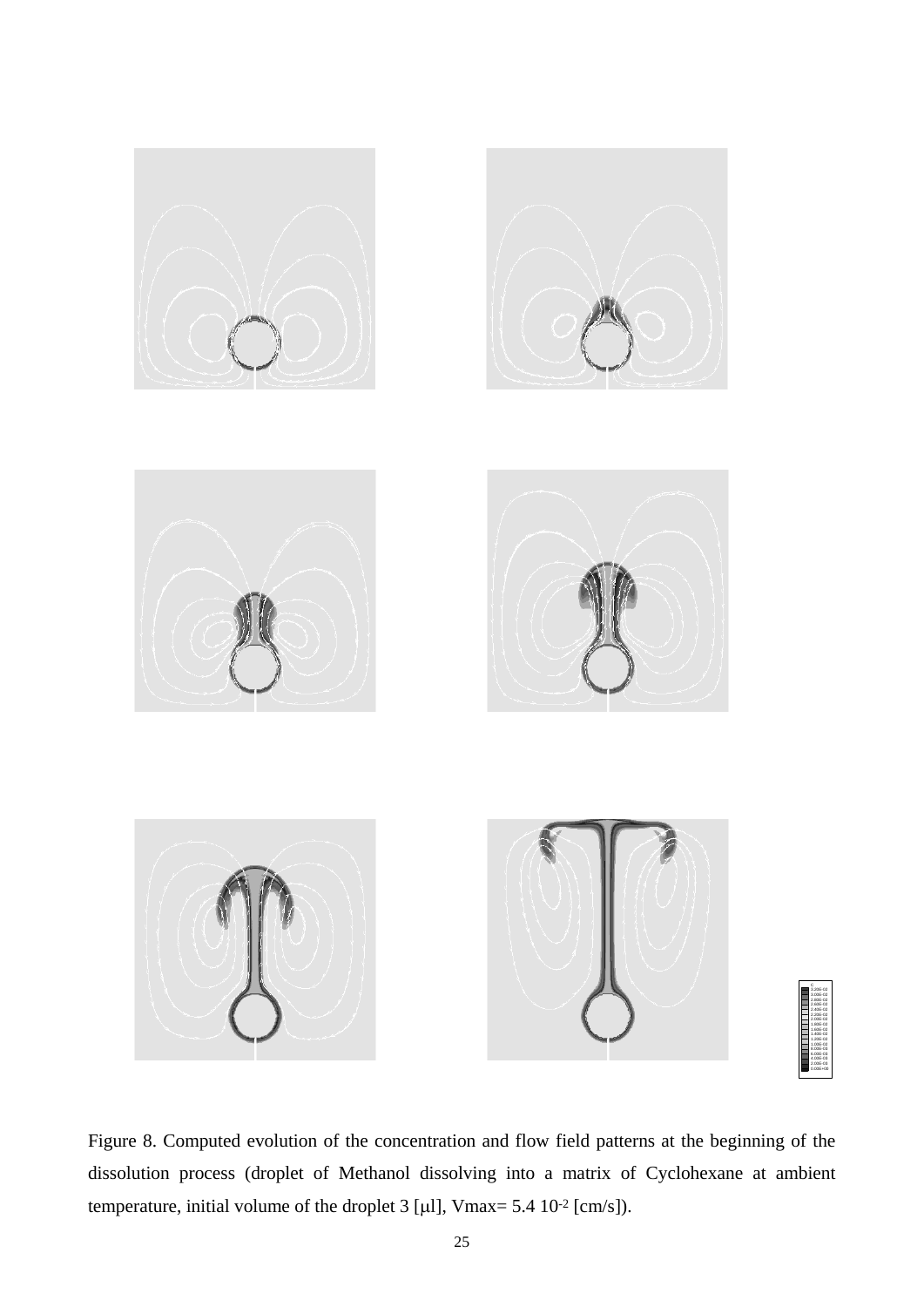

Figure 9. Computed evolution of the unstable solutal plume: concentration and flow field patterns for a 3 [µl] droplet of Methanol dissolving into a matrix of Cyclohexane at ambient temperature (Vmax= 5.4 10-2 [cm/s]).